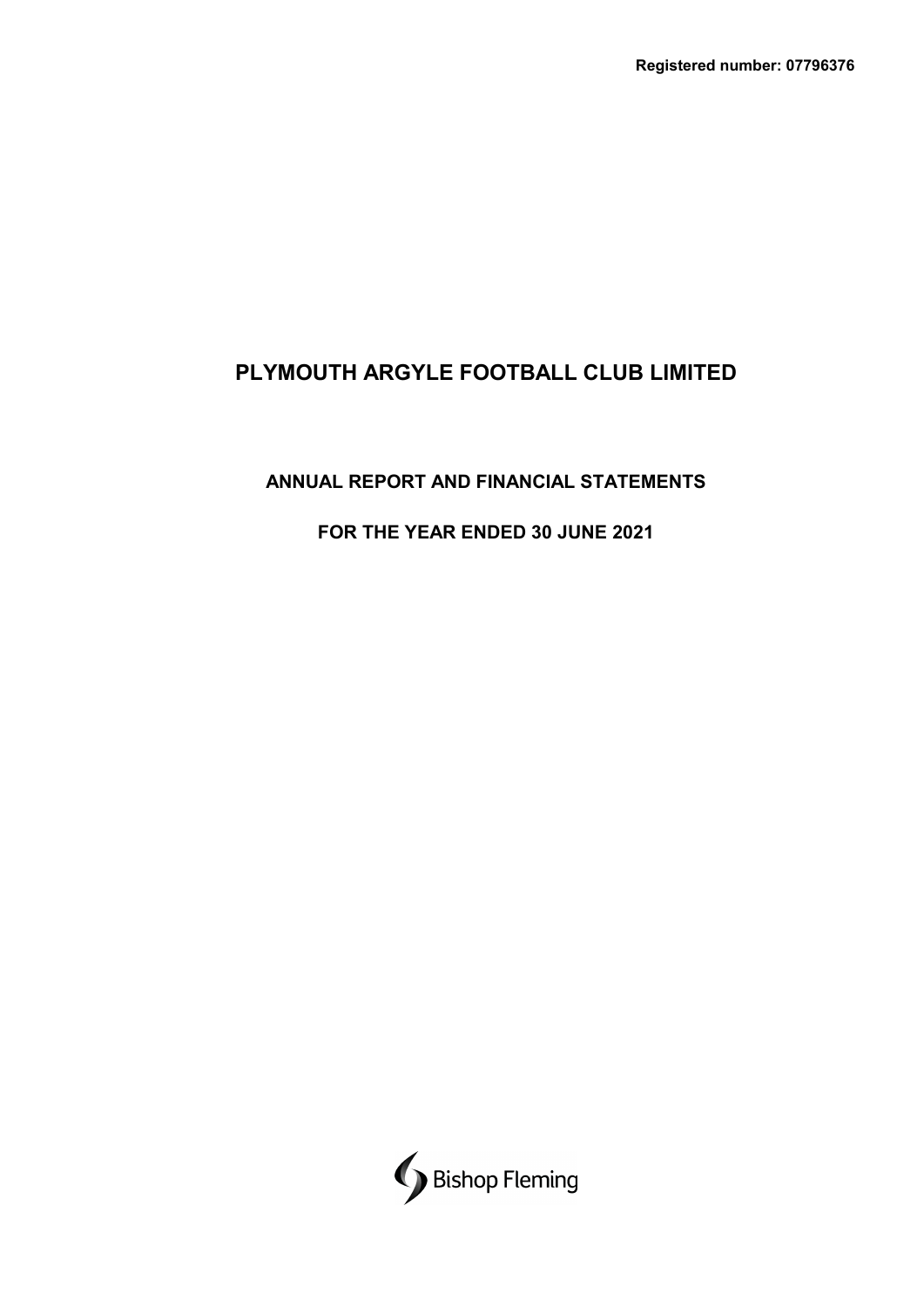## **COMPANY INFORMATION**

| <b>DIRECTORS</b>            | Mr P M Berne<br>Mrs J L I Chafer<br>Mr T East<br>Mr S Hallett<br>Mr R A Holliday<br>Mr J P Morgan<br>Mr A Parkinson<br>Mr A E Wrathall (resigned 3 June 2021)              |
|-----------------------------|----------------------------------------------------------------------------------------------------------------------------------------------------------------------------|
| <b>REGISTERED NUMBER</b>    | 07796376                                                                                                                                                                   |
| <b>REGISTERED OFFICE</b>    | Home Park<br>Plymouth<br>Devon<br>PL2 3DQ                                                                                                                                  |
| <b>INDEPENDENT AUDITORS</b> | <b>Bishop Fleming LLP</b><br><b>Chartered Accountants &amp; Statutory Auditors</b><br>Salt Quay House<br>4 North East Quay<br><b>Sutton Harbour</b><br>Plymouth<br>PL4 0BN |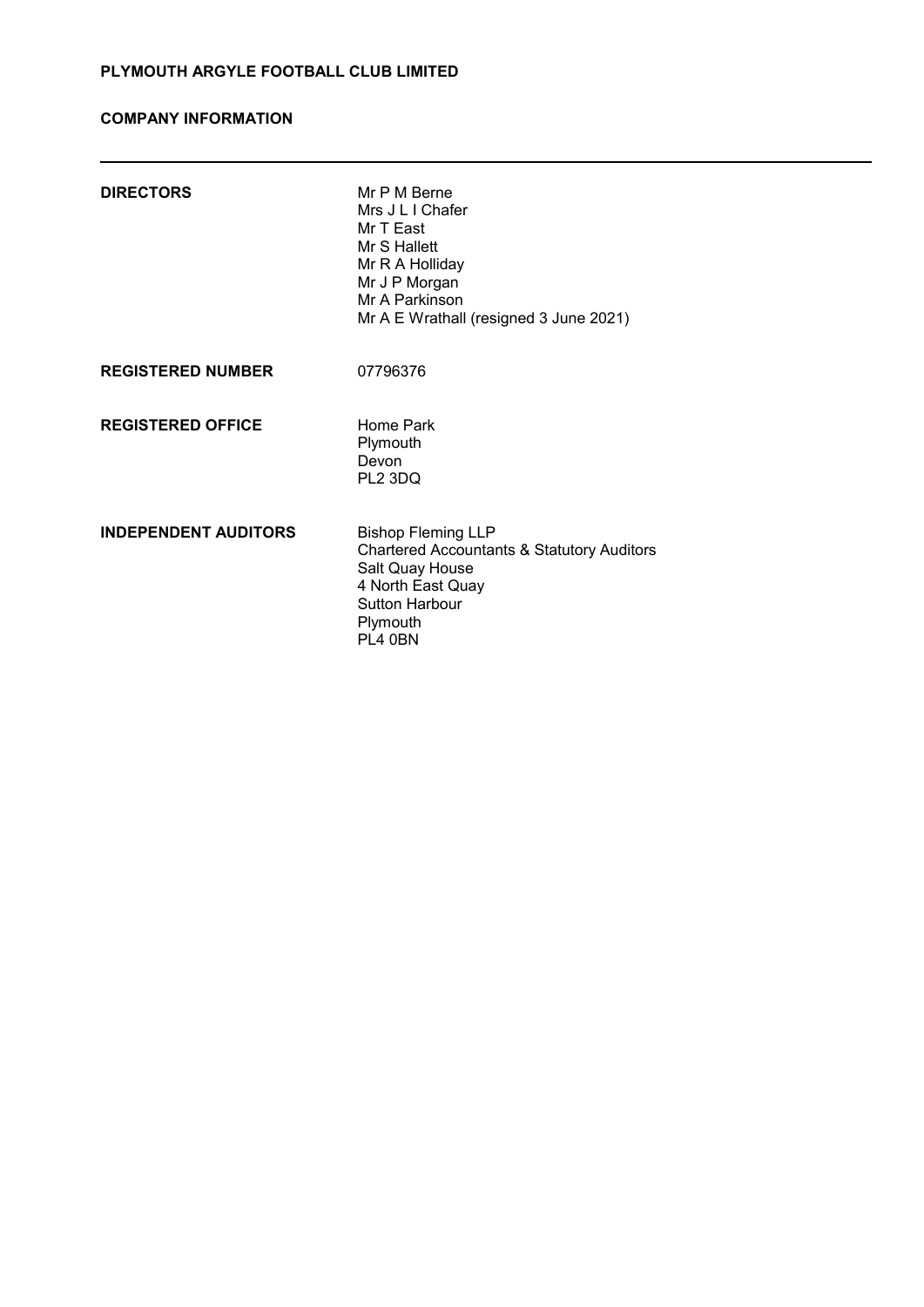## **CONTENTS**

|                                          | Page      |
|------------------------------------------|-----------|
| <b>Strategic report</b>                  | $1 - 2$   |
| Directors' report                        | $3 - 5$   |
| Independent auditors' report             | $6 - 9$   |
| <b>Statement of comprehensive income</b> | 10        |
| <b>Statement of financial position</b>   | 11        |
| <b>Statement of changes in equity</b>    | $12 - 13$ |
| <b>Statement of cash flows</b>           | 14        |
| Analysis of net debt                     | 15        |
| Notes to the financial statements        | $16 - 30$ |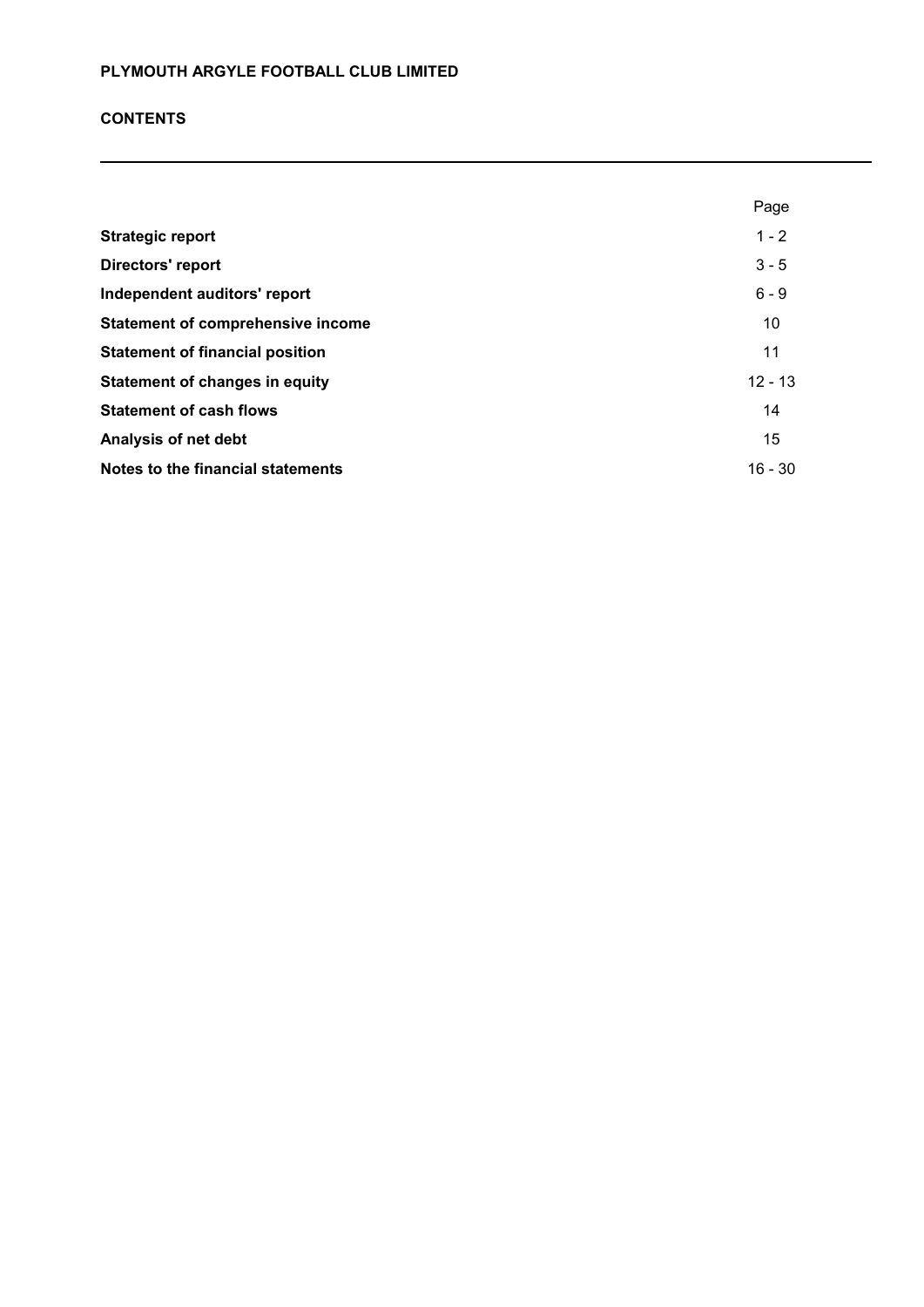## **STRATEGIC REPORT FOR THE YEAR ENDED 30 JUNE 2021**

## **INTRODUCTION**

The Company operates as a professional football club, currently competing in Sky Bet League One of the EFL (English Football League). The principal activity of the Company continues to be the operation of a professional football club, together with associated activities.

The directors present their strategic report for the year ended 30 June 2021.

#### **BUSINESS REVIEW**

The year under review was one of the most unpredictable periods in the club's modern history, with almost a whole season of Sky Bet League One football played behind closed doors – depriving the club of one of our most important sources of revenue - match-day income.

The club has nevertheless continued to make progress towards its publicly-stated aim of becoming a sustainable Championship level club. Despite a season shrouded in uncertainty, we were able to consolidate our status in Sky Bet League One, with a continuing focus on developing first-team players in our academy.

A combination of generous backing from our supporters, sponsors, and other stakeholders, coupled with a cautious and mitigating approach from the Board of Directors and senior management, ensured that the club was able to deliver a profit of £376,043 during the year under review. While welcome, this accounting profit alone does not tell the full story of the financial risks to the club, and significant losses were only avoided by strong action from our management team, supported by the Board of Directors, and by the backing of other stakeholders in the club. Most notable were the outstanding support of our fanbase and sponsors, coupled with significant financial recompense from our insurance policies, and a grant from the Premier League.

Firstly, our thanks must be expressed to our supporters, whose unparalleled generosity in turning down the offer of a refund for the remainder of the 19/20 season and purchasing season tickets for the 20/21 season, despite little prospect of watching their team live at Home Park, helped to offset the loss of ticket and associated matchday revenues. Similarly, our commercial sponsors continued to support the club, despite the disruption to their own businesses that all faced. In addition, the Government's furlough scheme, and a restructure within the organisation enabled the club to become more efficient and control expenditure on wages and salaries, helping to protect against the worst possible financial outcomes that the pandemic could have created.

The club was also able to make use of our refurbished Mayflower Grandstand conferencing facilities as a mass vaccination centre in partnership with the NHS. We are grateful to the NHS for the financial support that this opportunity gave us, and proud to have been able to support our community with such a valuable asset.

While these contributions were vital, the club received significant one-off support payments to help us deal with the effects of the pandemic. Those one-off payments helped turn losses into profits in the accounting year under review, but, of course, will not be received in coming years.

The club made a successful claim against its business interruption insurance policy, which secured the maximum claimable amount of around £2.5m. That we were able to make that successful claim is thanks to our management team, and the Board would like both to thank them and congratulate them on this significant achievement.

In addition, like all EFL member clubs, Argyle received a grant from the Premier League of nearly £1.2m. We are grateful to the Premier League clubs for this support, and hope that it is a sign that a fairer sharing of the EPL's revenues with the English football pyramid is on the horizon.

These payments, together with furlough support and other grants received, amounted to income of over £4m in the year under review and were crucial in ensuring that the club avoided substantial losses in 20/21.

In July 2020, at the peak of the uncertainty, majority shareholder Simon Hallett injected £3.5m into the club to provide security against a worst-case outcome. This was initially delivered in the form of a loan, and very shortly afterwards converted into share equity. Simon has said that this will be his final cash injection into the club.

The result is that the club has cash reserves in excess of those held in previous years.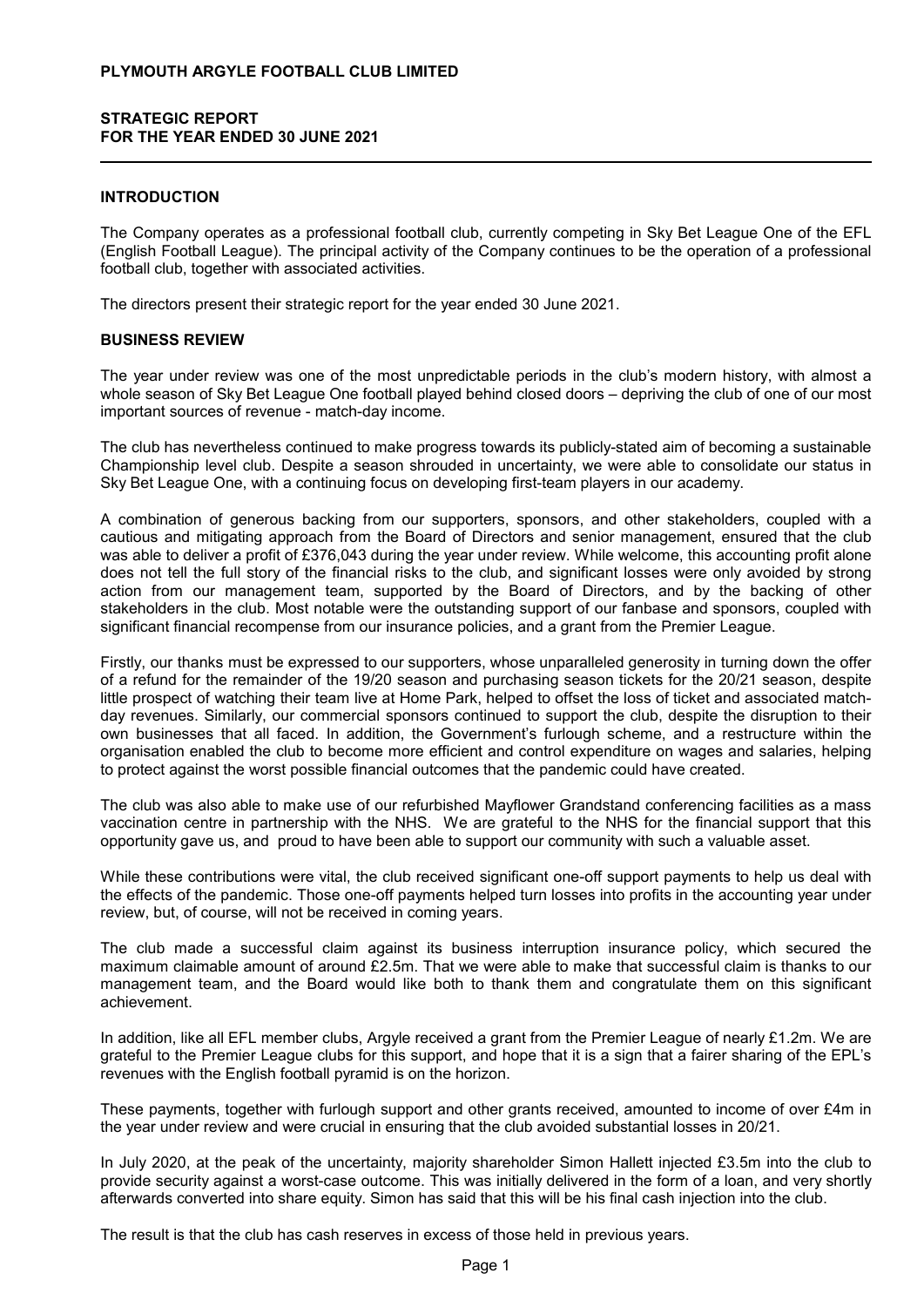#### **STRATEGIC REPORT (CONTINUED) FOR THE YEAR ENDED 30 JUNE 2021**

The COVID-19 pandemic continues, and the future is unusually unclear, so these reserves give us a degree of security that we will be able to deal with the worst that could happen financially. It is important that we protect them and invest appropriately in assets that will serve our fans in the years to come. We will ensure that we have a competitive budget for Ryan, Neil and the team to continue to strengthen the squad. We will continue to invest in the academy, where we are already seeing positive outcomes with several academy graduates featuring regularly in the first team. There are a number projects off the pitch in which we will continue to invest. We have already enhanced the floodlighting at Home Park and introduced Argyle TV, for example, and will seek to make further improvements to our fans' experience inside and outside the stadium.

Given the myriad challenges our industry and community has faced over the year under review, we are encouraged by the financial performance evidenced in these accounts. We are in a strong financial position; we own our stadium and have virtually no debt aside from an interest-free loan that will be repaid through deductions in the basic award payments we receive annually from the EFL.

Our supporters - and the community that we proudly represent in Plymouth and the South West - remain at the forefront of our thoughts and actions as we look to rebuild in the wake of the pandemic. Once again, the Board of Directors would like to place on record our gratitude to the Green Army, as well as our commercial partners, for their outstanding and continued support.

## **PRINCIPAL RISKS AND UNCERTAINTIES**

The club faces a number of risks and uncertainties and has measures in place to mitigate the impact of these. The revenues of the business are of course susceptible to the on-pitch performance of the football team.

Obviously, COVID-19 still presents significant risks, but as discussed above, the club has made every effort to minimise the impact of this and we are delighted to have been able to welcome our supporters back to Home Park at the start of the 20/21 season.

Other risks include recruitment and retention of key personnel, negotiation of key commercial contracts, rules and regulations of the applicable football governing bodies, health and safety considerations and cash management.

The club maintains a risk register which is reviewed, discussed and updated regularly.

#### **FINANCIAL KEY PERFORMANCE INDICATORS**

Ordinarily, we would consider movements in revenue, cash balances, net income from player trading and wage costs as a percentage of turnover as financial key performance indicators. Naturally, the metrics have been significantly impacted by the COVID-19 pandemic reducing the value of a year-on-year comparison. The club continues to monitor these metrics on an ongoing basis.

## **OTHER KEY PERFORMANCE INDICATORS**

Non-financial key performance indicators include, amongst others, divisional status, league position, number of season ticket holders, attendances and the number of social media followers.

This report was approved by the board on 15 October 2021 and signed on its behalf.

**Mr S Hallett Director**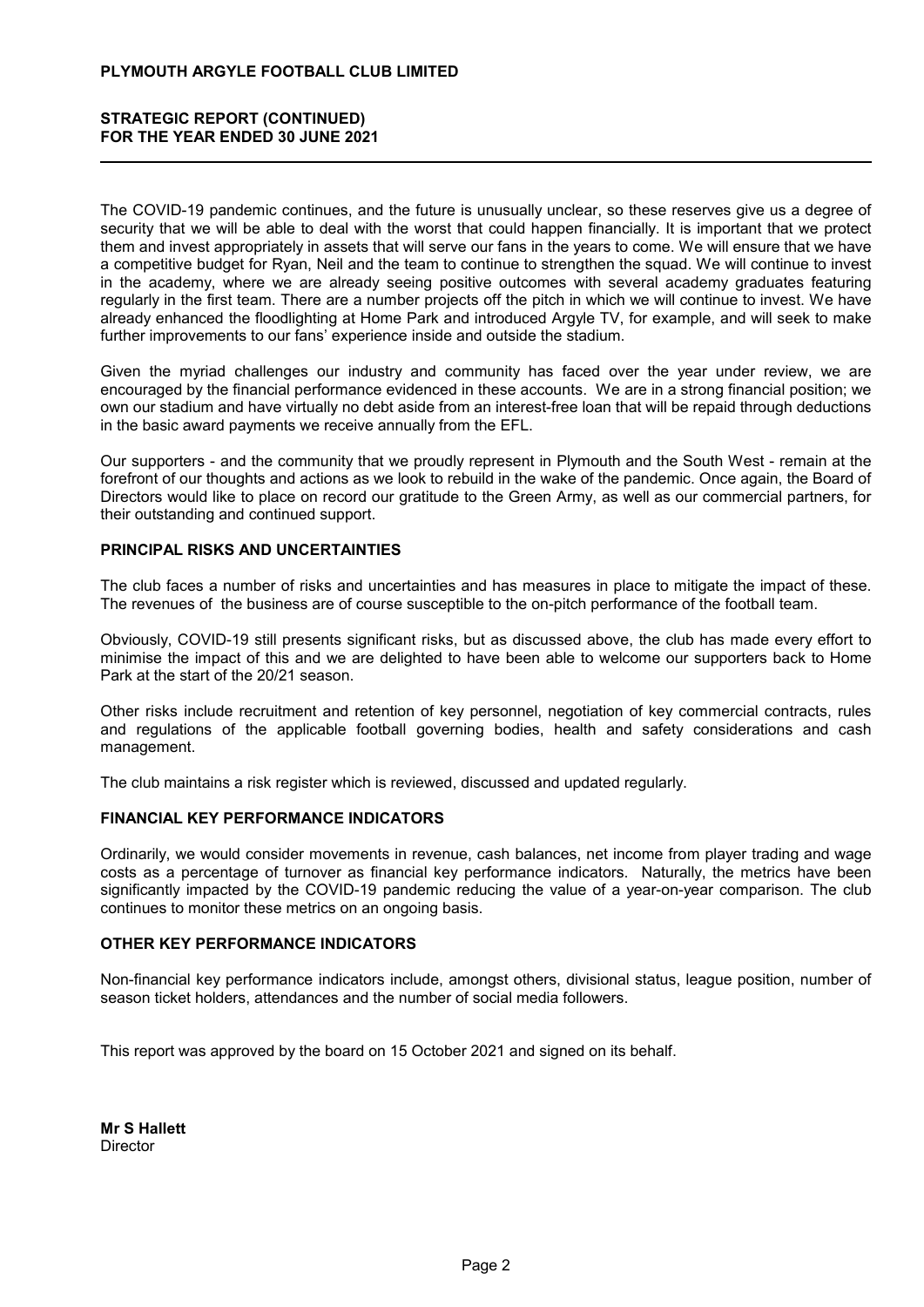## **DIRECTORS' REPORT FOR THE YEAR ENDED 30 JUNE 2021**

The directors present their report and the financial statements for the year ended 30 June 2021.

#### **DIRECTORS' RESPONSIBILITIES STATEMENT**

The directors are responsible for preparing the Strategic Report, the Directors' Report and the financial statements in accordance with applicable law and regulations.

Company law requires the directors to prepare financial statements for each financial year. Under that law the directors have elected to prepare the financial statements in accordance with applicable law and United Kingdom Accounting Standards (United Kingdom Generally Accepted Accounting Practice), including Financial Reporting Standard 102 'The Financial Reporting Standard applicable in the UK and Republic of Ireland'. Under company law the directors must not approve the financial statements unless they are satisfied that they give a true and fair view of the state of affairs of the Company and of the profit or loss of the Company for that period.

In preparing these financial statements, the directors are required to:

- select suitable accounting policies for the Company's financial statements and then apply them consistently;
- make judgements and accounting estimates that are reasonable and prudent; and
- prepare the financial statements on the going concern basis unless it is inappropriate to presume that the Company will continue in business.

The directors are responsible for keeping adequate accounting records that are sufficient to show and explain the Company's transactions and disclose with reasonable accuracy at any time the financial position of the Company and to enable them to ensure that the financial statements comply with the Companies Act 2006. They are also responsible for safeguarding the assets of the Company and hence for taking reasonable steps for the prevention and detection of fraud and other irregularities.

#### **RESULTS AND DIVIDENDS**

The profit for the year, after taxation, amounted to £376,034 (2020:loss £674,076).

No ordinary dividends were paid. No dividend is recommended.

## **DIRECTORS**

The directors who served during the year were:

Mr P M Berne Mrs J L I Chafer Mr T East Mr S Hallett Mr R A Holliday Mr J P Morgan Mr A Parkinson Mr A E Wrathall (resigned 3 June 2021)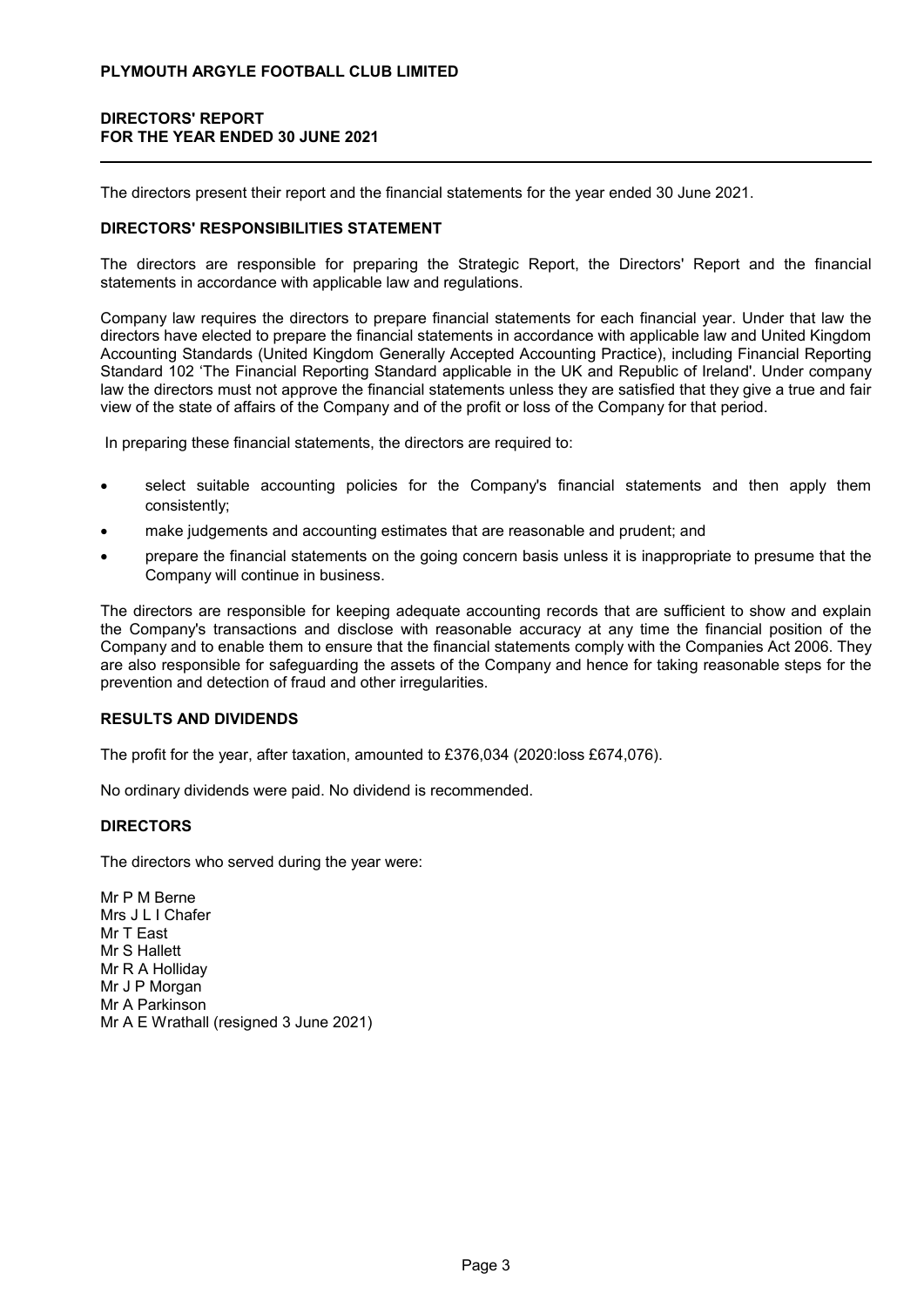## **DIRECTORS' REPORT (CONTINUED) FOR THE YEAR ENDED 30 JUNE 2021**

## **FUTURE DEVELOPMENTS**

In December of the 19/20 financial year, the directors and management formulated a clear mission for the club, consistent with our previously communicated Vision and Values. Our Vision is to be a successful football club, supported or respected by everybody in the Southwest and many beyond. At that point, we defined a successful football club as being one that was a sustainable Championship club within five years.

We will be financially sustainable, without recourse to shareholders for new equity or loans. That, in turn, implies that our revenues will be sufficient to cover our operating expenses, our capital investment and maintenance requirements, and our playing squad. Sustainability is also our aim in football terms, whereby we will have a reasonable probability of being able to maintain a position in the Championship.

As noted above, in the 20/21 financial year we have continued to make significant progress towards this aim, despite the challenges of the pandemic. We carry out a robust strategic planning process each year that is adapted and evolved accordingly. We monitor progress against this strategic plan regularly throughout each year.

These financial results provide us with an excellent platform to continue to strengthen Argyle on and off the pitch and we remain excited about the future of our club.

## **ENGAGEMENT WITH EMPLOYEES**

The club places considerable value on engagement with its employees and, within limits of commercial confidentiality, has continued to keep them fully informed of matters that affect progress of the Company and that may be of interest to them as employees.

The club is committed to inclusion and works to eliminate discrimination, so that employees can work in a diverse environment free from intimidation, victimisation or harassment.

## **DISCLOSURE OF INFORMATION TO AUDITORS**

Each of the persons who are directors at the time when this Directors' Report is approved has confirmed that:

- so far as the director is aware, there is no relevant audit information of which the Company's auditors are unaware; and
- the director has taken all the steps that ought to have been taken as a director in order to be aware of any relevant audit information and to establish that the Company's auditors are aware of that information.

## **POST BALANCE SHEET EVENTS**

There have been no significant events affecting the Company since the year end.

## **AUDITORS**

The auditors, Bishop Fleming LLP, will be proposed for reappointment in accordance with section 485 of the Companies Act 2006.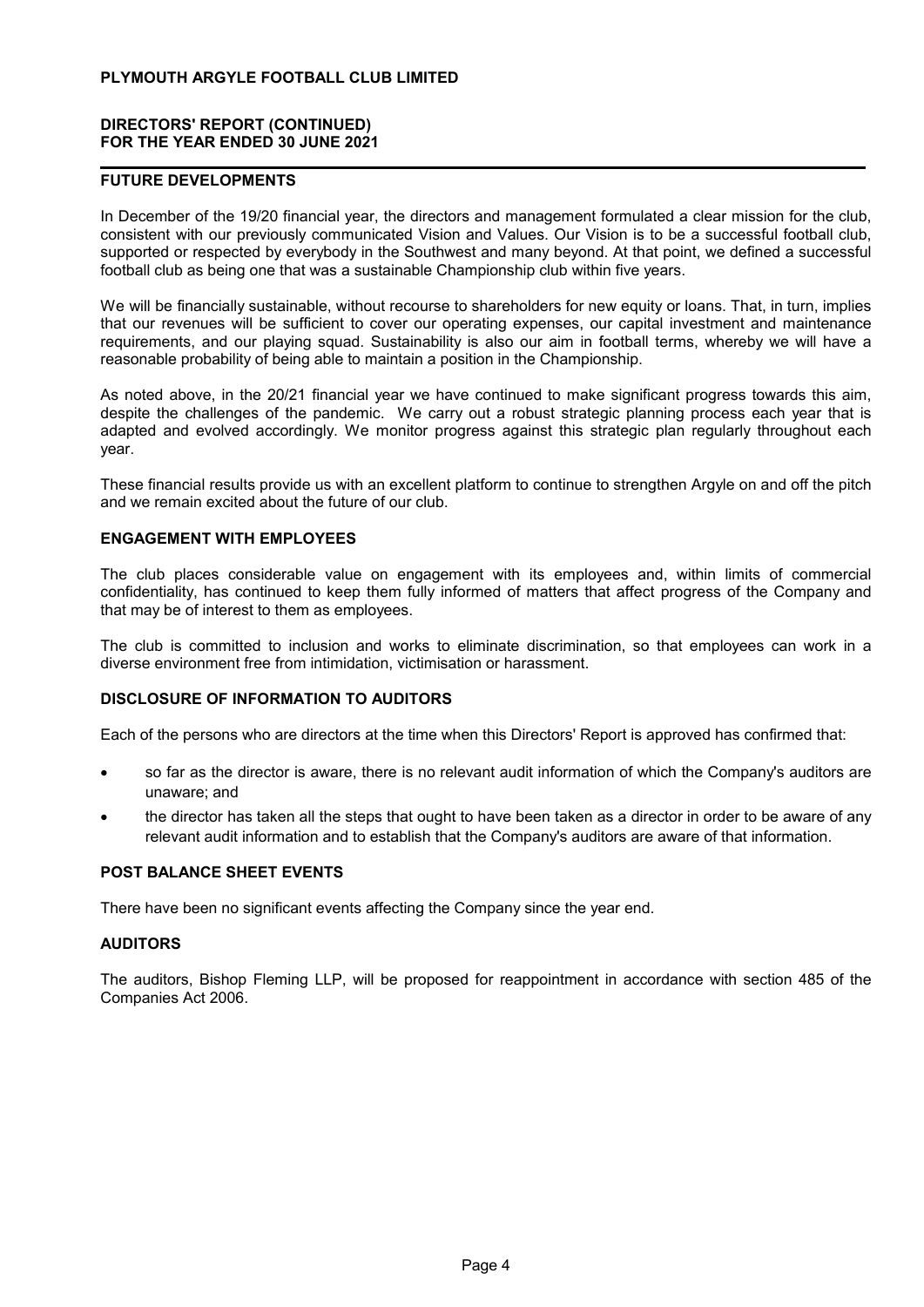## **DIRECTORS' REPORT (CONTINUED) FOR THE YEAR ENDED 30 JUNE 2021**

This report was approved by the board and signed on its behalf.

Mr S Hallett Director

Date: 15 October 2021

Home Park Plymouth Devon PL2 3DQ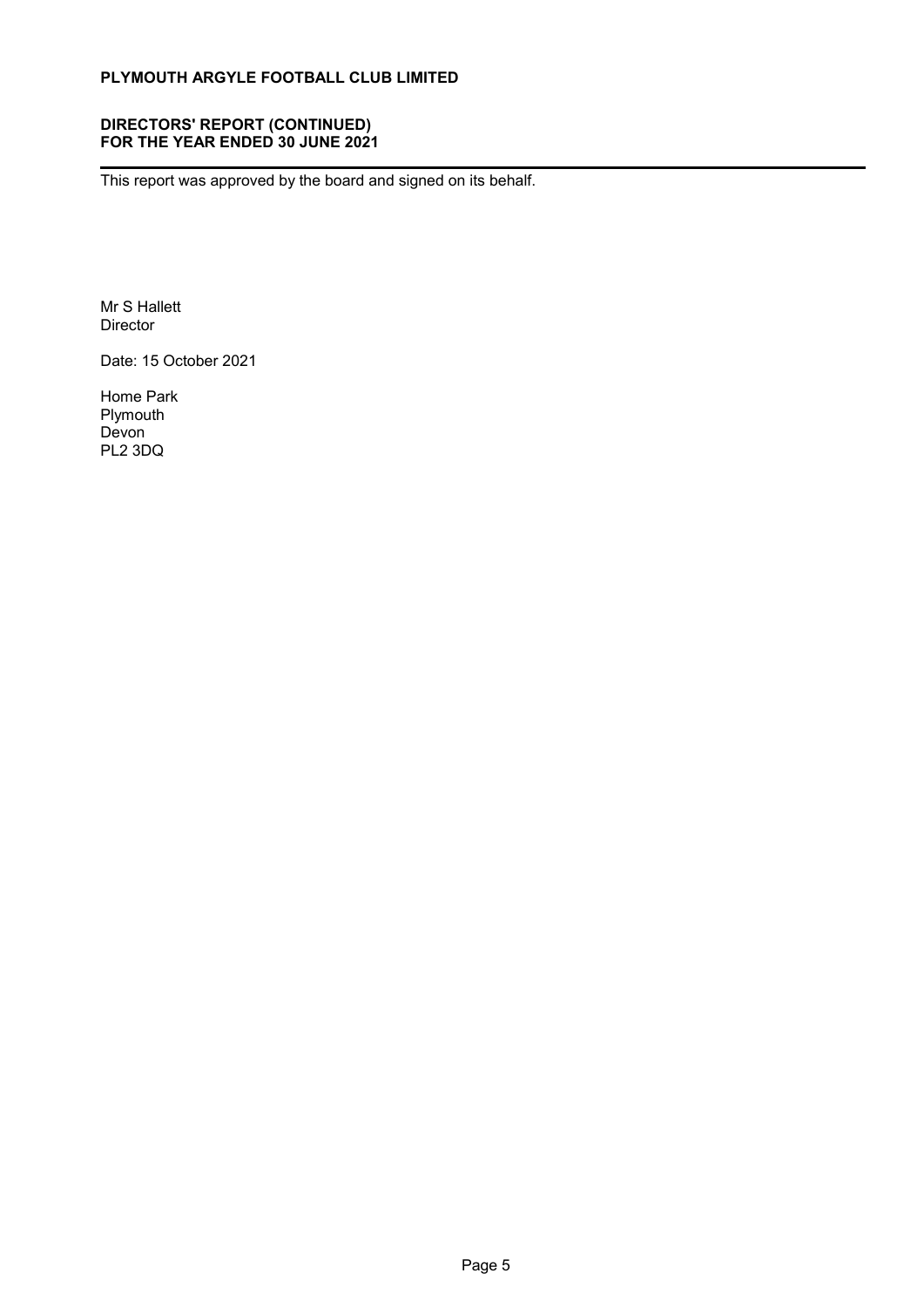## **INDEPENDENT AUDITORS' REPORT TO THE MEMBERS OF PLYMOUTH ARGYLE FOOTBALL CLUB LIMITED**

#### **OPINION**

We have audited the financial statements of Plymouth Argyle Football Club Limited (the 'Company') for the year ended 30 June 2021, which comprise the Statement of Comprehensive Income, the Statement of Financial Position, the Statement of Cash Flows, the Statement of Changes in Equity, the Analysis of Net Debt and the related notes, including a summary of significant accounting policies. The financial reporting framework that has been applied in their preparation is applicable law and United Kingdom Accounting Standards, including Financial Reporting Standard 102 'The Financial Reporting Standard applicable in the UK and Republic of Ireland' (United Kingdom Generally Accepted Accounting Practice).

In our opinion the financial statements:

- give a true and fair view of the state of the Company's affairs as at 30 June 2021 and of its profit for the year then ended;
- have been properly prepared in accordance with United Kingdom Generally Accepted Accounting Practice; and
- have been prepared in accordance with the requirements of the Companies Act 2006.

## **BASIS FOR OPINION**

We conducted our audit in accordance with International Standards on Auditing (UK) (ISAs (UK)) and applicable law. Our responsibilities under those standards are further described in the Auditors' responsibilities for the audit of the financial statements section of our report. We are independent of the Company in accordance with the ethical requirements that are relevant to our audit of the financial statements in the United Kingdom, including the Financial Reporting Council's Ethical Standard and we have fulfilled our other ethical responsibilities in accordance with these requirements. We believe that the audit evidence we have obtained is sufficient and appropriate to provide a basis for our opinion.

## **CONCLUSIONS RELATING TO GOING CONCERN**

In auditing the financial statements, we have concluded that the directors' use of the going concern basis of accounting in the preparation of the financial statements is appropriate.

Based on the work we have performed, we have not identified any material uncertainties relating to events or conditions that, individually or collectively, may cast significant doubt on the Company's ability to continue as a going concern for a period of at least twelve months from when the financial statements are authorised for issue.

Our responsibilities and the responsibilities of the directors with respect to going concern are described in the relevant sections of this report.

## **OTHER INFORMATION**

The other information comprises the information included in the Annual Report other than the financial statements and our Auditors' Report thereon. The directors are responsible for the other information contained within the Annual Report. Our opinion on the financial statements does not cover the other information and, except to the extent otherwise explicitly stated in our report, we do not express any form of assurance conclusion thereon. Our responsibility is to read the other information and, in doing so, consider whether the other information is materially inconsistent with the financial statements or our knowledge obtained in the course of the audit, or otherwise appears to be materially misstated. If we identify such material inconsistencies or apparent material misstatements, we are required to determine whether this gives rise to a material misstatement in the financial statements themselves. If, based on the work we have performed, we conclude that there is a material misstatement of this other information, we are required to report that fact.

We have nothing to report in this regard.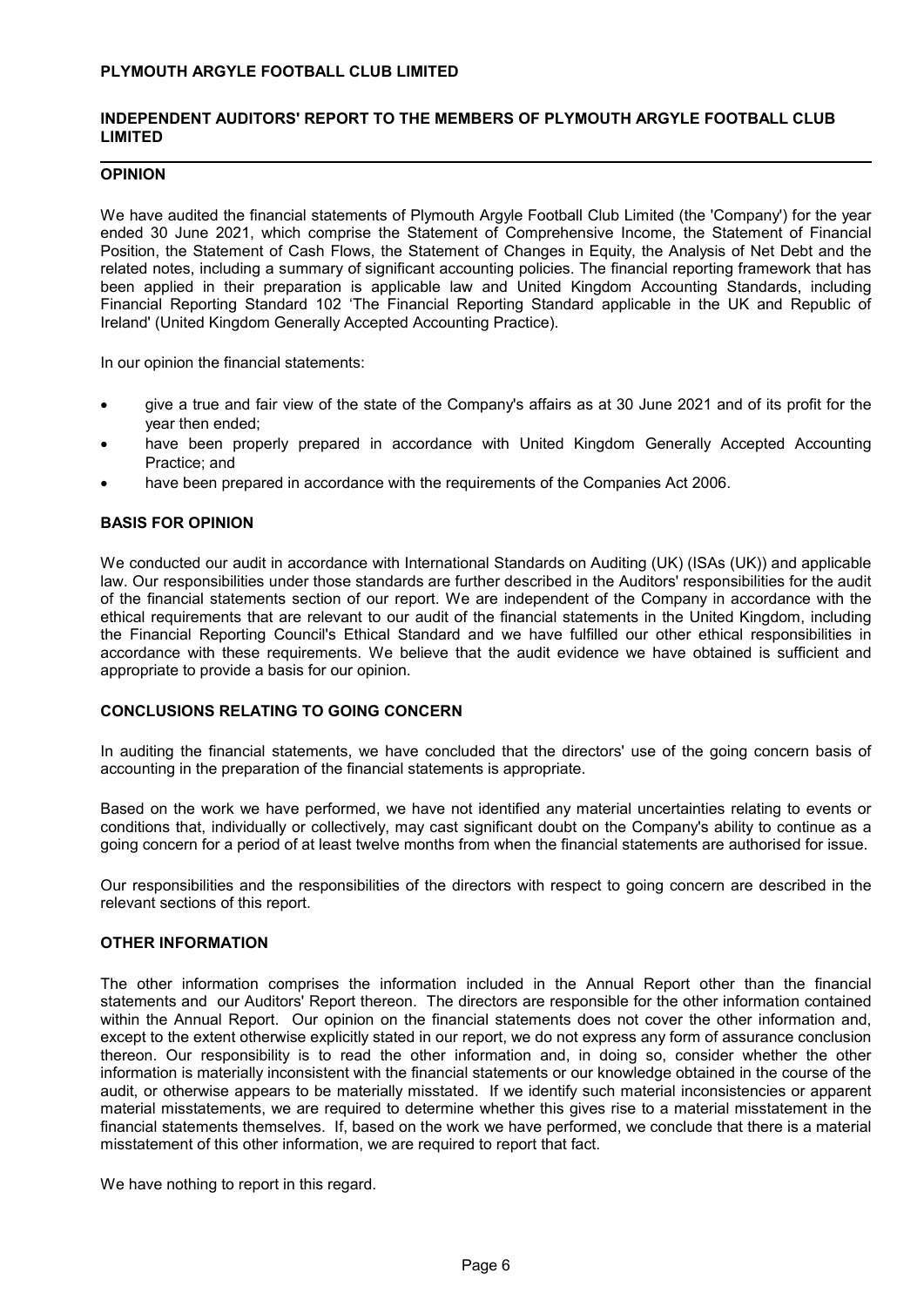## **INDEPENDENT AUDITORS' REPORT TO THE MEMBERS OF PLYMOUTH ARGYLE FOOTBALL CLUB LIMITED (CONTINUED)**

## **OPINION ON OTHER MATTERS PRESCRIBED BY THE COMPANIES ACT 2006**

In our opinion, based on the work undertaken in the course of the audit:

- the information given in the Strategic Report and the Directors' Report for the financial year for which the financial statements are prepared is consistent with the financial statements; and
- the Strategic Report and the Directors' Report have been prepared in accordance with applicable legal requirements.

#### **MATTERS ON WHICH WE ARE REQUIRED TO REPORT BY EXCEPTION**

In the light of the knowledge and understanding of the Company and its environment obtained in the course of the audit, we have not identified material misstatements in the Strategic Report or the Directors' Report.

We have nothing to report in respect of the following matters in relation to which the Companies Act 2006 requires us to report to you if, in our opinion:

- adequate accounting records have not been kept, or returns adequate for our audit have not been received from branches not visited by us; or
- the financial statements are not in agreement with the accounting records and returns; or
- certain disclosures of directors' remuneration specified by law are not made; or
- we have not received all the information and explanations we require for our audit.

### **RESPONSIBILITIES OF DIRECTORS**

As explained more fully in the Directors' Responsibilities Statement set out on page 3, the directors are responsible for the preparation of the financial statements and for being satisfied that they give a true and fair view, and for such internal control as the directors determine is necessary to enable the preparation of financial statements that are free from material misstatement, whether due to fraud or error.

In preparing the financial statements, the directors are responsible for assessing the Company's ability to continue as a going concern, disclosing, as applicable, matters related to going concern and using the going concern basis of accounting unless the directors either intend to liquidate the Company or to cease operations, or have no realistic alternative but to do so.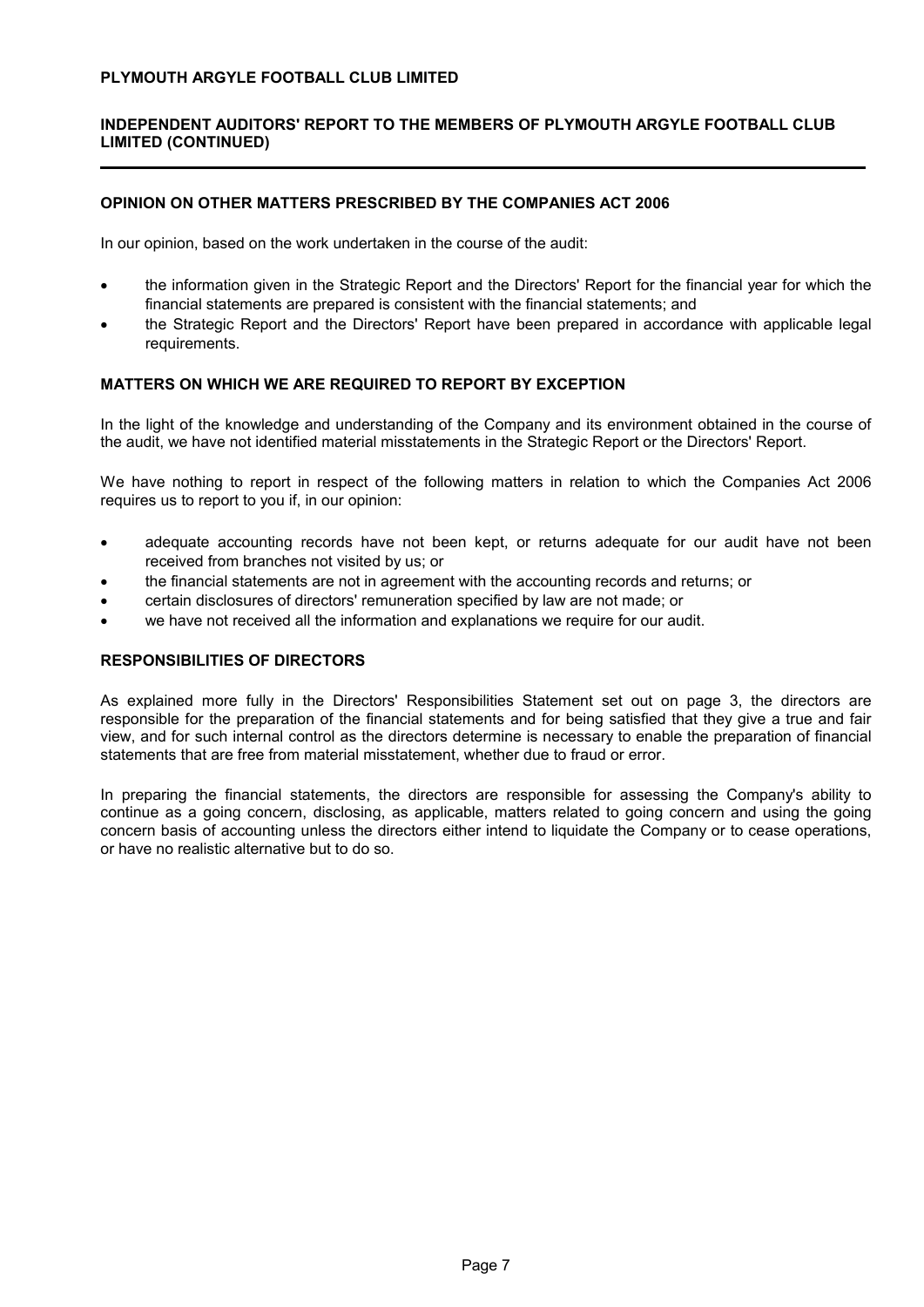## **INDEPENDENT AUDITORS' REPORT TO THE MEMBERS OF PLYMOUTH ARGYLE FOOTBALL CLUB LIMITED (CONTINUED)**

## **AUDITORS' RESPONSIBILITIES FOR THE AUDIT OF THE FINANCIAL STATEMENTS**

Our objectives are to obtain reasonable assurance about whether the financial statements as a whole are free from material misstatement, whether due to fraud or error, and to issue an Auditors' Report that includes our opinion. Reasonable assurance is a high level of assurance, but is not a guarantee that an audit conducted in accordance with ISAs (UK) will always detect a material misstatement when it exists. Misstatements can arise from fraud or error and are considered material if, individually or in the aggregate, they could reasonably be expected to influence the economic decisions of users taken on the basis of these financial statements.

Irregularities, including fraud, are instances of non-compliance with laws and regulations. We design procedures in line with our responsibilities, outlined above, to detect material misstatements in respect of irregularities, including fraud. The extent to which our procedures are capable of detecting irregularities, including fraud is detailed below:

- We have considered the nature of the sector, control enviroment, and financial performance;
- We have considered the results of enquiries with management and the directors in relation to their own identification and assessment of the risks of irregularities within the entity;
- We have reviewed the documentation of key processes and controls and performed walkthroughs of transactions to confirm that the systems are operating in line with documentation;
- We have obtained and reviewed the entity's documentation of their policies and procedures relating to:
	- Identifying, evaluating and complying with laws and regulations and whether they were aware of any instances of non-compliance;
	- Detecting and responding to the risks of fraud and whether they have knowledge of any actual, suspected or alleged fraud;
	- <sup>o</sup> The internal controls established to mitigate risks of fraud or non-compliance with laws and regulations; and
- We have considered the matters discussed among the audit engagement team regarding how and where fraud might occur in the financial statements and any potential indicators of fraud.

As a result of these procedures, we have considered the opportunities and incentives that may exist within the entity for fraud and identified the highest area of risk to be in relation to income recognition, with a particular risk in relation to year-end cut-off and completeness of funding. In common with all audits under ISAs (UK) we are also required to perform specific procedures to respond to the risk of management override.

We have also obtained an understanding of the legal and regulatory frameworks that the entity operates in, focusing on provisions of those laws and regulations that had a direct effect on the determination of material amounts and disclosures in the financial statements. The key laws and regulations we considered in this context included the UK Companies Act, FRS 102 and UK tax legislation.

In addition, we considered provisions of other laws and regulations that do not have a direct effect on the financial statements but compliance with which may be fundamental to the entity's ability to operate or avoid a material penalty. These included the data protection legislation, health and safety regulations, employment law, food hygiene, alcohol licensing, EFL rules and regulations, and FA regulations.

Our procedures to respond to risks identified included the following:

- Reviewing the financial statement disclosures and testing to supporting documentation to assess compliance with provisions of relevant laws and regulations described as having a direct effect on the financial statements;
- Enquiring of management in relation to actual and potential claims or litigation;
- Performing analytical procedures to identify unusual or unexpected relationships that may indicate risks of material misstatement due to fraud;
- Reviewing board meeting minutes;
- Performing detailed transactional testing in relation to the recognition of revenue with a particular focus around the year-end cut off and completeness of funding; and
- In addressing the risk of fraud through management override of controls, testing the appropriateness of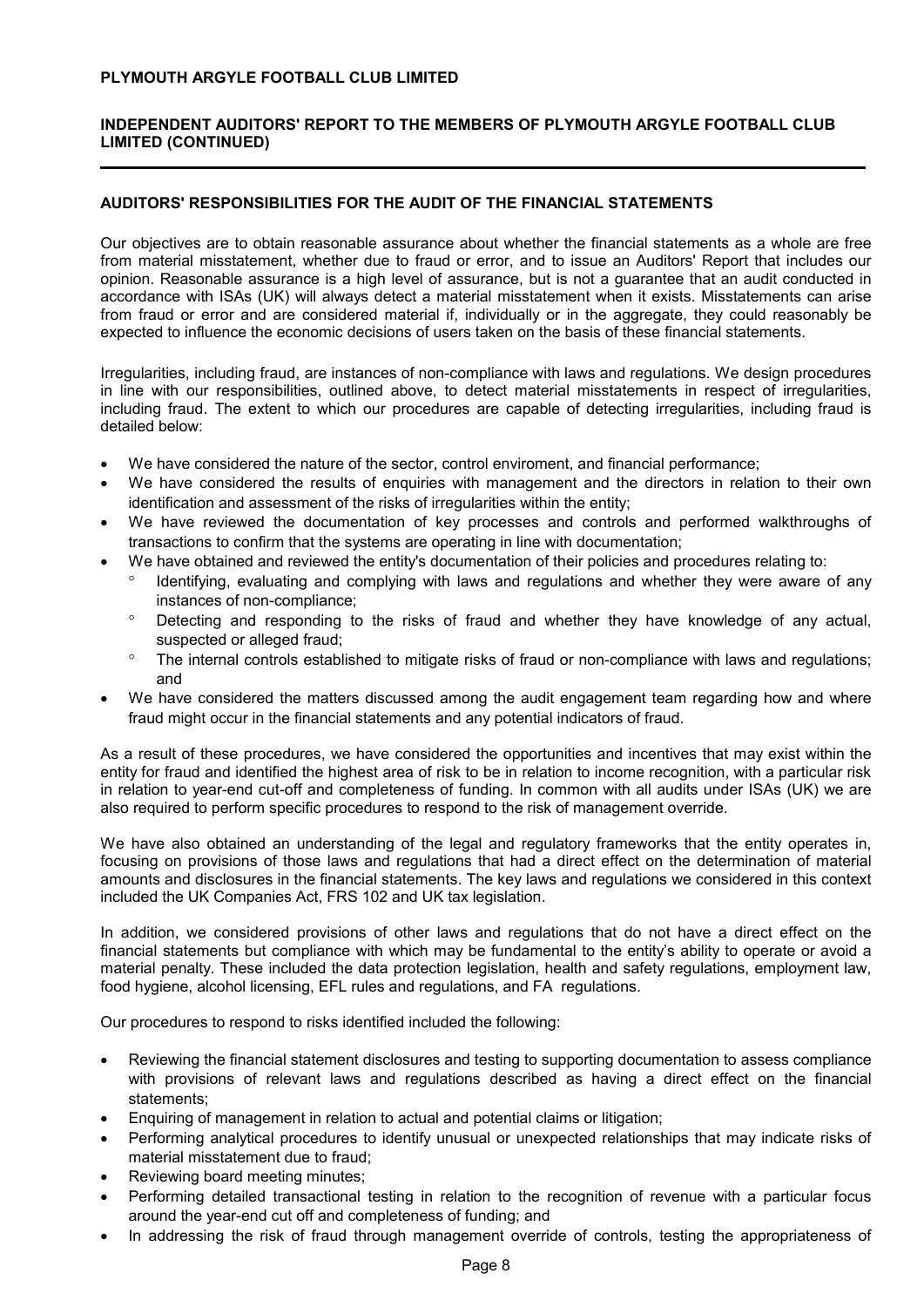## **INDEPENDENT AUDITORS' REPORT TO THE MEMBERS OF PLYMOUTH ARGYLE FOOTBALL CLUB LIMITED (CONTINUED)**

journal entries and other adjustments; assessing whether the judgements made in accounting estimates are indicative of potential bias; and evaluating the business rationale of significant transactions that are unusual or outside the normal course of business.

We also communicated identified laws and regulations and potential fraud risks to all members of the engagement team and remained alert to possible indicators of fraud or non-compliance with laws and regulations throughout the audit.

As a result of the inherent limitations of an audit, there is a risk that not all irregularities, including a material misstatement in the financial statements or non-compliance with regulation, will be detected by us. This risk increases the further removed compliance with a law and regulation is from the events and transactions reflected in the financial statements, given we will be less likely to be aware of it, or should the irregularity occur as a result of fraud rather than a one-off error, as this may involve intentional concealment, forgery, collusion, omission or misrepresentation.

A further description of our responsibilities for the audit of the financial statements is located on the Financial Reporting Council's website at: www.frc.org.uk/auditorsresponsibilities. This description forms part of our Auditors' Report.

#### **USE OF OUR REPORT**

This report is made solely to the Company's members, as a body, in accordance with Chapter 3 of Part 16 of the Companies Act 2006. Our audit work has been undertaken so that we might state to the Company's members those matters we are required to state to them in an Auditors' Report and for no other purpose. To the fullest extent permitted by law, we do not accept or assume responsibility to anyone other than the Company and the Company's members, as a body, for our audit work, for this report, or for the opinions we have formed.

Craig Sullivan FCCA (Senior statutory auditor) for and on behalf of **Bishop Fleming LLP** Chartered Accountants Statutory Auditors Salt Quay House 4 North East Quay Sutton Harbour **Plymouth** PL4 0BN

25 October 2021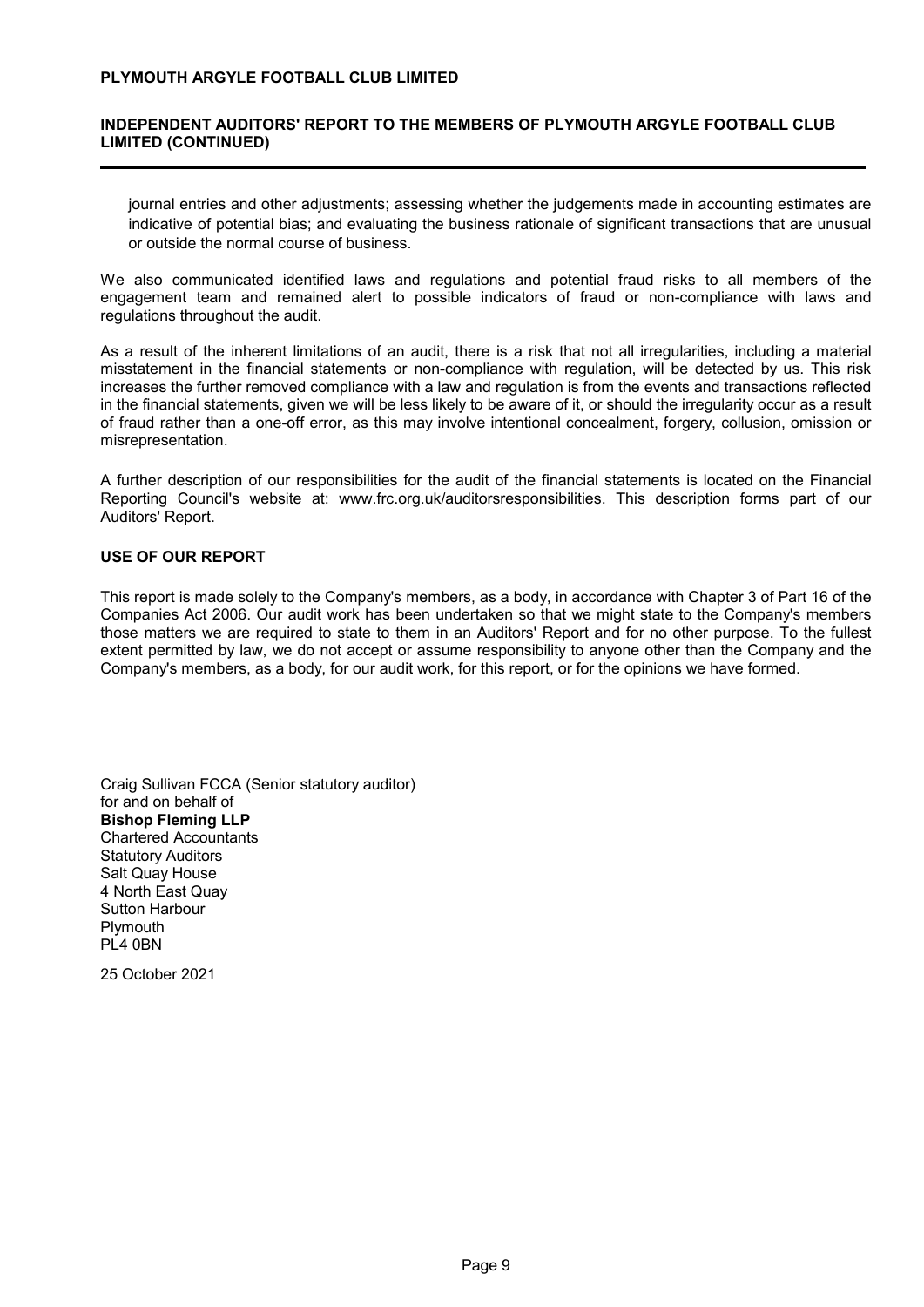## **STATEMENT OF COMPREHENSIVE INCOME FOR THE YEAR ENDED 30 JUNE 2021**

|                                       | <b>Note</b> | 2021<br>£     | 2020<br>£   |
|---------------------------------------|-------------|---------------|-------------|
| Turnover                              | 4           | 5,673,566     | 6,968,148   |
| Cost of sales                         |             | (6, 418, 292) | (6,840,142) |
| <b>GROSS PROFIT/(LOSS)</b>            |             | (744, 726)    | 128,006     |
| Administrative expenses               |             | (3,021,640)   | (2,418,285) |
| Other operating income                | 5           | 4,096,818     | 1,633,959   |
| <b>OPERATING PROFIT/(LOSS)</b>        | 6           | 330,452       | (656, 320)  |
| Interest payable and similar expenses | 10          |               | (24, 434)   |
| <b>PROFIT/(LOSS) BEFORE TAX</b>       |             | 330,452       | (680, 754)  |
| Tax on profit/(loss)                  | 11          | 45,582        | 6,678       |
| PROFIT/(LOSS) FOR THE FINANCIAL YEAR  |             | 376,034       | (674, 076)  |

There was no other comprehensive income for 2021 (2020:£NIL).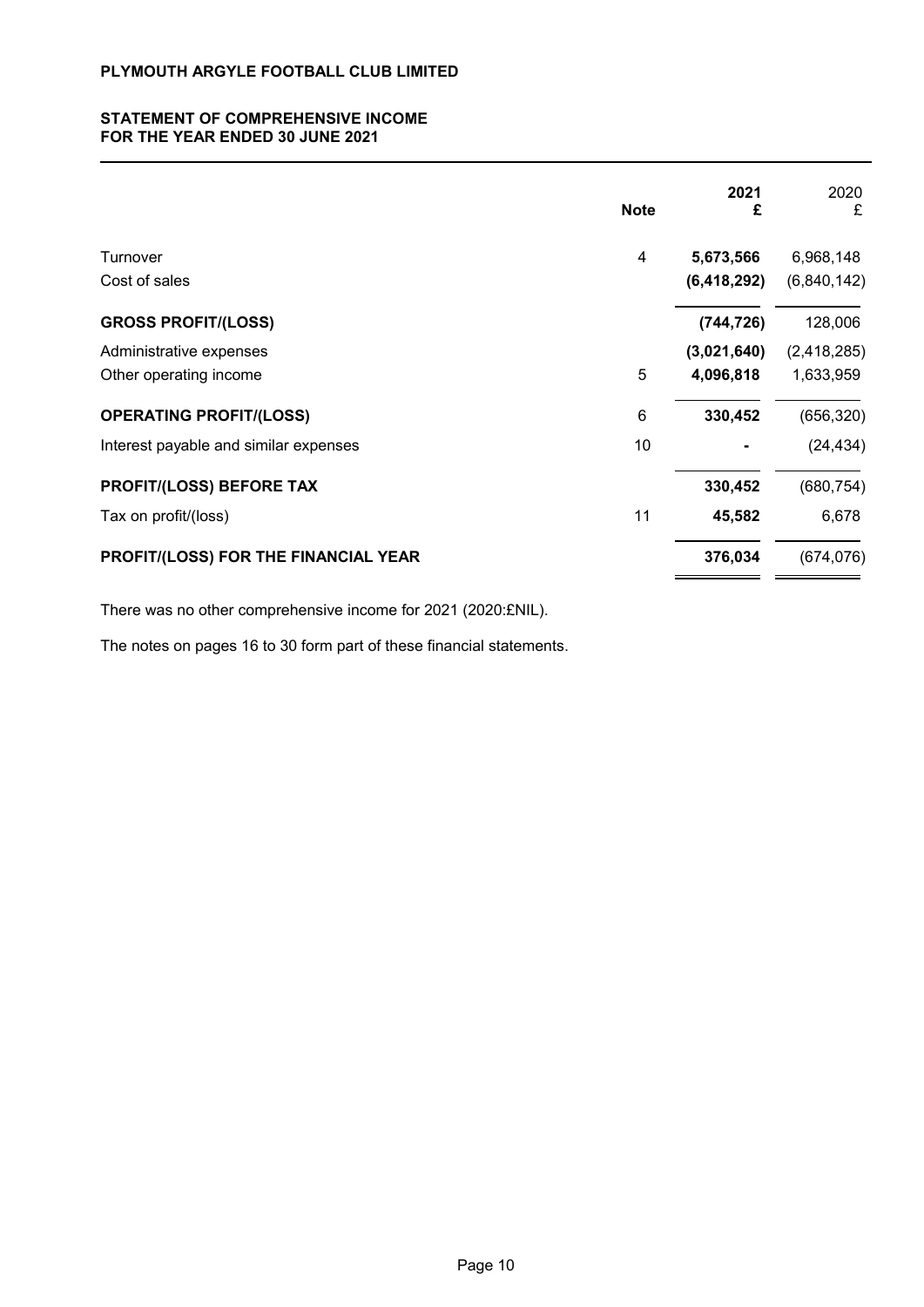## **PLYMOUTH ARGYLE FOOTBALL CLUB LIMITED REGISTERED NUMBER:07796376**

## **STATEMENT OF FINANCIAL POSITION AS AT 30 JUNE 2021**

| <b>Note</b> |             | 2021<br>£   |             | 2020<br>£     |
|-------------|-------------|-------------|-------------|---------------|
|             |             |             |             |               |
| 12          |             | 328,885     |             | 603,216       |
| 13          |             | 11,737,559  |             | 12,084,190    |
|             |             | 12,066,444  |             | 12,687,406    |
|             |             |             |             |               |
| 14          | 216,014     |             | 354,757     |               |
| 15          | 654,110     |             | 910,992     |               |
|             | 6,752,103   |             | 3,729,288   |               |
|             | 7,622,227   |             | 4,995,037   |               |
| 16          | (3,970,895) |             | (5,865,049) |               |
|             |             | 3,651,332   |             | (870, 012)    |
|             |             | 15,717,776  |             | 11,817,394    |
| 17          |             | (209, 286)  |             | (184, 938)    |
|             |             | 15,508,490  |             | 11,632,456    |
|             |             |             |             |               |
| 20          |             | 21,219,301  |             | 17,719,301    |
| 21          |             | 1,030,409   |             | 1,030,409     |
| 21          |             | (6,741,220) |             | (7, 117, 254) |
|             |             | 15,508,490  |             | 11,632,456    |
|             |             |             |             |               |

The financial statements were approved and authorised for issue by the board and were signed on its behalf by:

**Mr S Hallett** Director

Date: 15 October 2021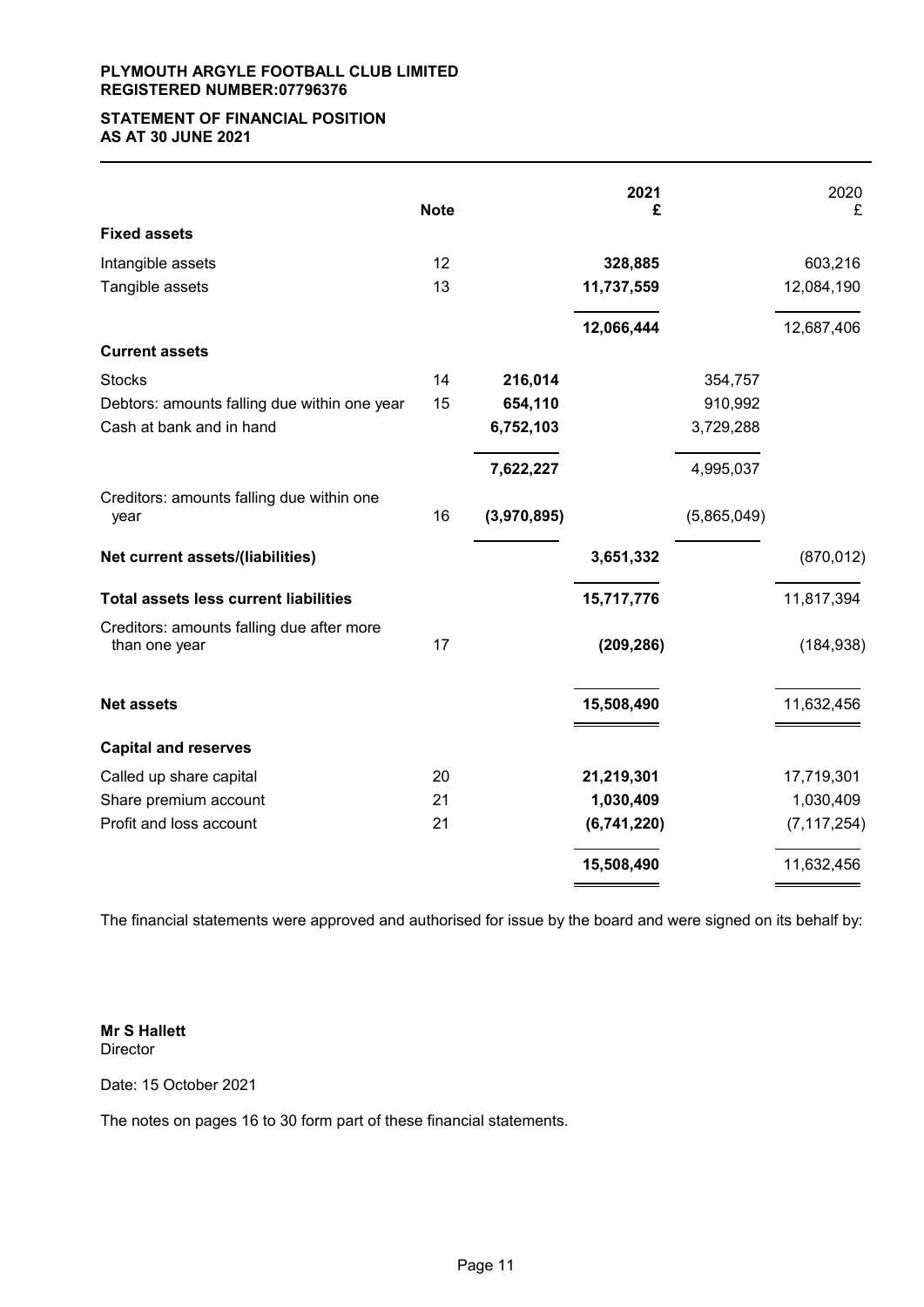## **STATEMENT OF CHANGES IN EQUITY FOR THE YEAR ENDED 30 JUNE 2021**

|                                                      | Called up<br>share capital<br>£ | <b>Share</b><br>premium<br>£ | <b>Profit and</b><br>account loss account<br>£ | <b>Total equity</b><br>£ |
|------------------------------------------------------|---------------------------------|------------------------------|------------------------------------------------|--------------------------|
| At 1 July 2020                                       | 17,719,301                      | 1,030,409                    | (7, 117, 254)                                  | 11,632,456               |
| Profit for the year<br>Shares issued during the year | $\blacksquare$<br>3,500,000     | ۰<br>۰                       | 376,034<br>$\blacksquare$                      | 376,034<br>3,500,000     |
| At 30 June 2021                                      | 21,219,301                      | 1,030,409                    | (6,741,220)                                    | 15,508,490               |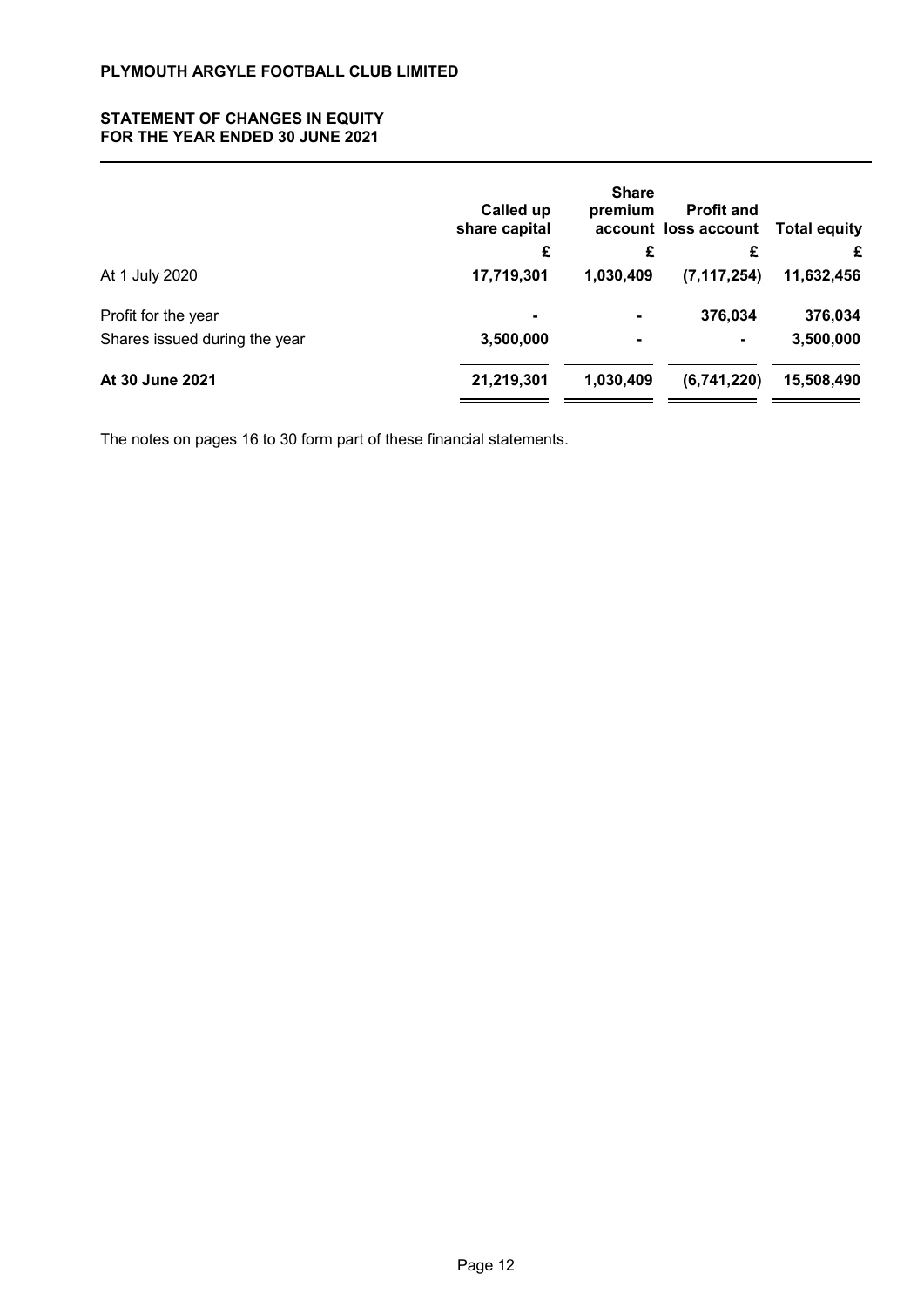## **STATEMENT OF CHANGES IN EQUITY FOR THE YEAR ENDED 30 JUNE 2020**

|                                             | Called up<br>share capital | <b>Share</b><br>premium<br>account | Other     | <b>Profit and</b><br>reserves loss account | <b>Total equity</b> |
|---------------------------------------------|----------------------------|------------------------------------|-----------|--------------------------------------------|---------------------|
|                                             | £                          | £                                  | £         | £                                          | £                   |
| At 1 July 2019                              | 12,079,628                 | 1,030,409                          | 77,163    | (6,520,341)                                | 6,666,859           |
| Loss for the year                           |                            |                                    |           | (674, 076)                                 | (674, 076)          |
| Purchase of own shares                      |                            | $\blacksquare$                     |           | 77,163                                     | 77,163              |
| Shares issued during the year               | 5,639,673                  | $\blacksquare$                     | ۰         |                                            | 5,639,673           |
| Transfer to/from profit and loss<br>account |                            |                                    | (77, 163) |                                            | (77, 163)           |
| At 30 June 2020                             | 17,719,301                 | 1,030,409                          |           | (7, 117, 254)                              | 11,632,456          |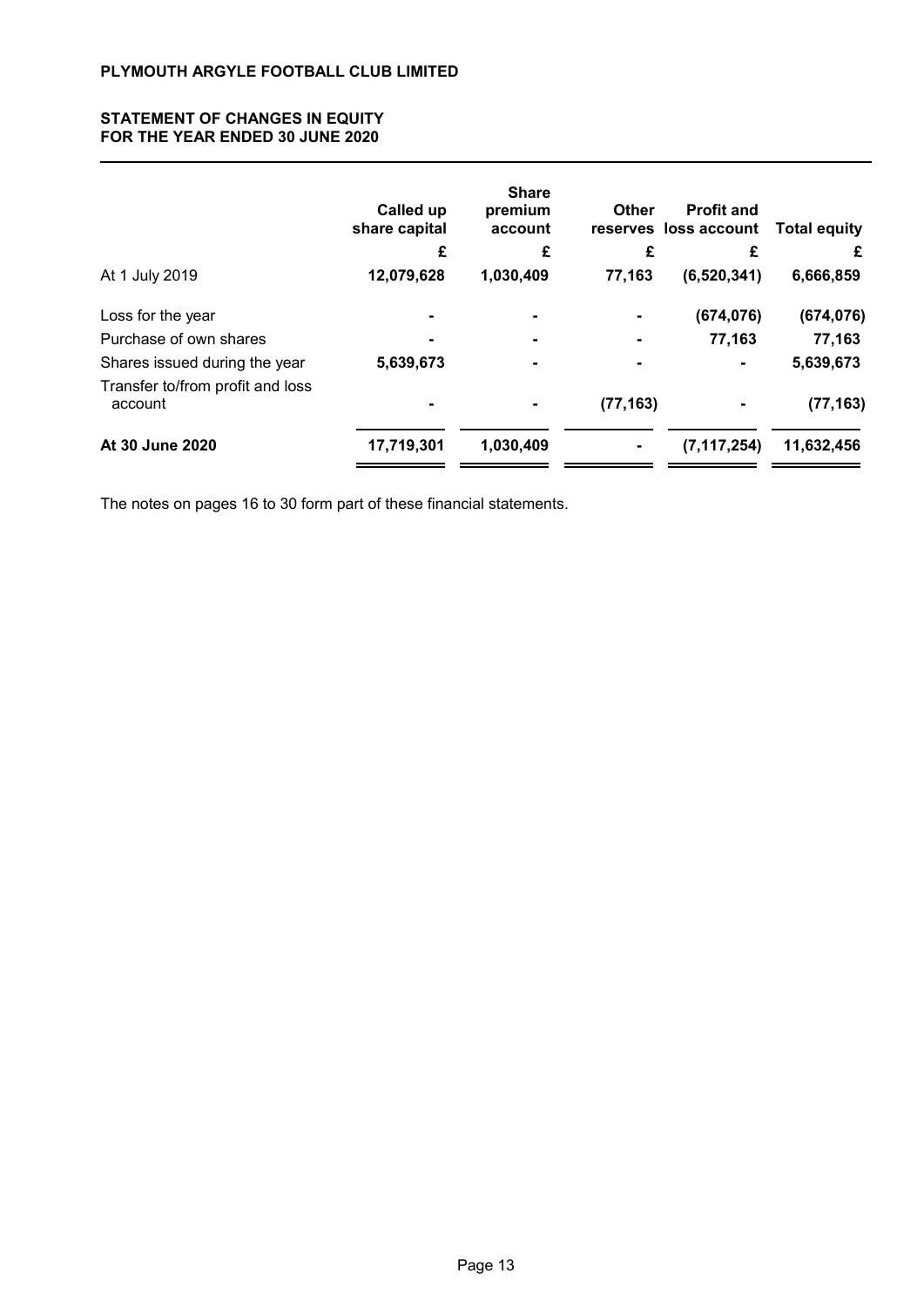## **STATEMENT OF CASH FLOWS FOR THE YEAR ENDED 30 JUNE 2021**

|                                                        | 2021<br>£   | 2020<br>£                    |
|--------------------------------------------------------|-------------|------------------------------|
| <b>Cash flows from operating activities</b>            |             |                              |
| Profit/(loss) for the financial year                   | 376,034     | (674, 076)                   |
| <b>Adjustments for:</b>                                |             |                              |
| Amortisation of intangible assets                      | 484,331     | 444,663                      |
| Depreciation of tangible assets                        | 712,582     | 301,179                      |
| Interest paid                                          |             | 24,434                       |
| Taxation charge                                        | (45, 582)   | (6,678)                      |
| Decrease in stocks                                     | 138,743     | 41,298                       |
| Decrease in debtors                                    | 266,573     | 116,394                      |
| Increase/(decrease) in creditors                       | 1,665,483   | (1, 345, 708)                |
| Net cash generated from operating activities           |             | 3,598,164 (1,098,494)        |
| Cash flows from investing activities                   |             |                              |
| Purchase of intangible fixed assets                    | (210,000)   | (90,000)                     |
| Purchase of tangible fixed assets                      | (397, 651)  | (5,065,617)                  |
| Net cash from investing activities                     |             | $(607, 651)$ $(5, 155, 617)$ |
| <b>Cash flows from financing activities</b>            |             |                              |
| Issue of ordinary shares                               | 3,500,000   | 1,500,000                    |
| Other new loans                                        |             | 4,309,800                    |
| Repayment of other loans                               | (3,467,698) |                              |
| Interest paid                                          |             | (24, 434)                    |
| Net cash used in financing activities                  | 32,302      | 5,785,366                    |
| Net increase/(decrease) in cash and cash equivalents   | 3,022,815   | (468, 745)                   |
| Cash and cash equivalents at beginning of year         | 3,729,288   | 4,198,033                    |
| Cash and cash equivalents at the end of year           | 6,752,103   | 3,729,288                    |
| Cash and cash equivalents at the end of year comprise: |             |                              |
| Cash at bank and in hand                               | 6,752,103   | 3,729,288                    |
|                                                        | 6,752,103   | 3,729,288                    |
|                                                        |             |                              |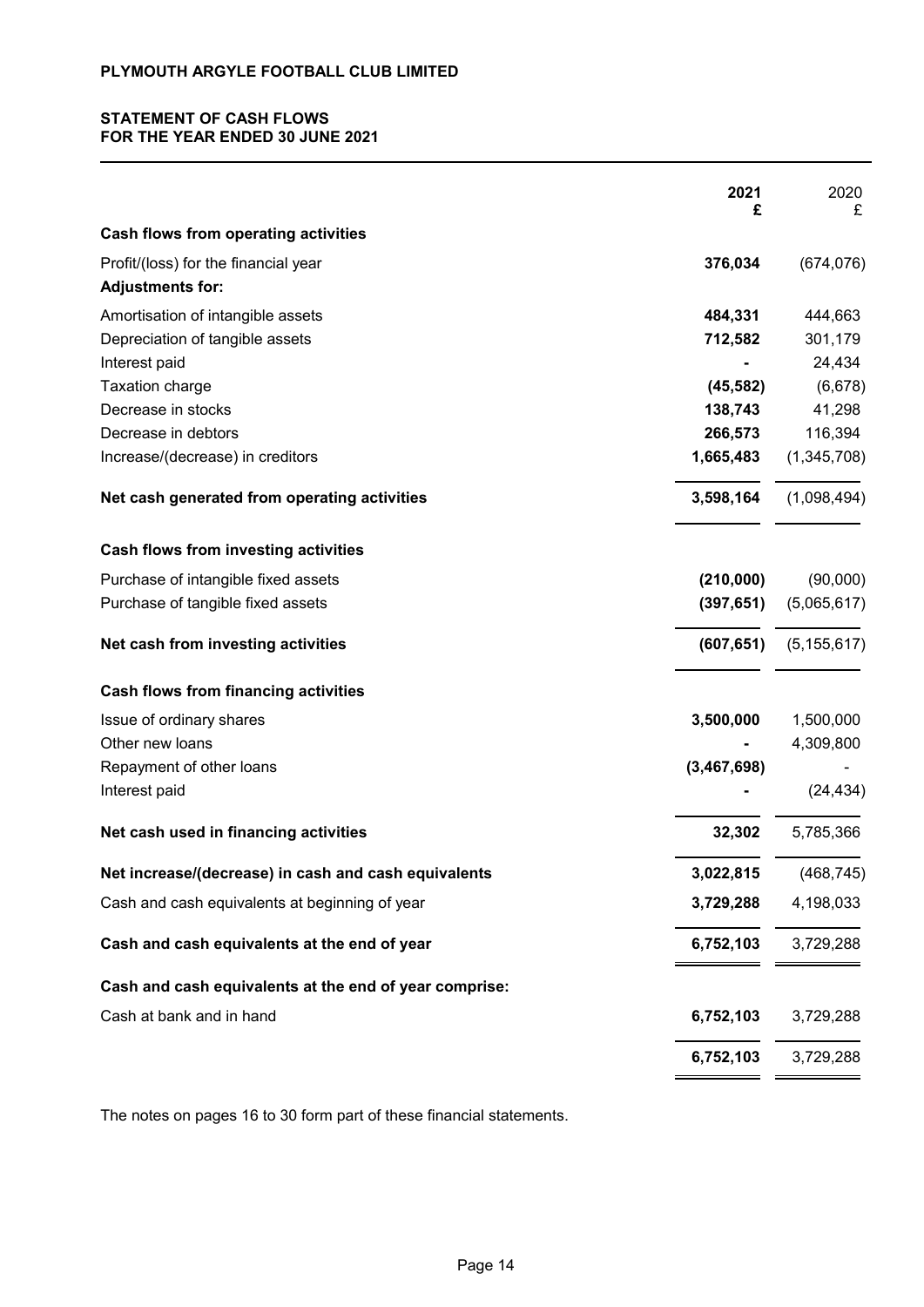# **ANALYSIS OF NET DEBT FOR THE YEAR ENDED 30 JUNE 2021**

|                          | At 1 July<br>2020<br>£ | <b>Cash flows</b><br>£ | Other non-<br>cash<br>changes<br>£ | At 30 June<br>2021<br>£ |
|--------------------------|------------------------|------------------------|------------------------------------|-------------------------|
| Cash at bank and in hand | 3,729,288              | 3,022,815              | $\blacksquare$                     | 6,752,103               |
| Debt due after 1 year    | (141, 719)             | 44,763                 | (58, 203)                          | (155, 159)              |
| Debt due within 1 year   | (3,520,938)            | (18, 862)              | 3,500,000                          | (39, 800)               |
| Finance leases           | (52, 374)              | 11,942                 | $\blacksquare$                     | (40, 432)               |
|                          | 14,257                 | 3,060,658              | 3,441,797                          | 6,516,712               |
|                          |                        |                        |                                    |                         |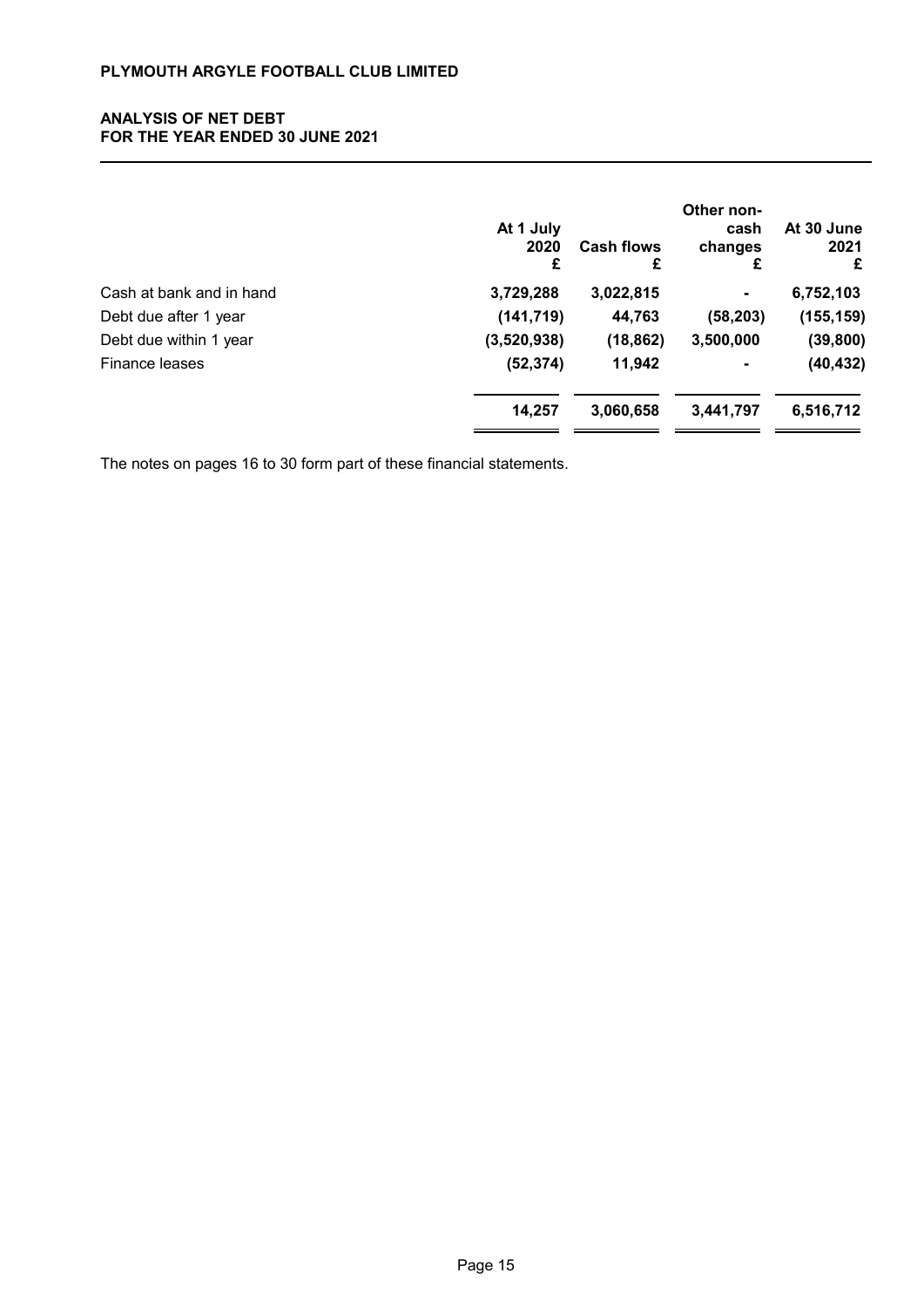#### **NOTES TO THE FINANCIAL STATEMENTS FOR THE YEAR ENDED 30 JUNE 2021**

#### **1. GENERAL INFORMATION**

The Company is a private company limited by shares, registered in England and Wales. The registered number is 07796376. The address of the registered office is Home Park, Plymouth, PL2 3DQ.

## **2. ACCOUNTING POLICIES**

#### **2.1 BASIS OF PREPARATION OF FINANCIAL STATEMENTS**

The financial statements have been prepared under the historical cost convention unless otherwise specified within these accounting policies and in accordance with Financial Reporting Standard 102, the Financial Reporting Standard applicable in the UK and the Republic of Ireland and the Companies Act 2006.

The preparation of financial statements in compliance with FRS 102 requires the use of certain critical accounting estimates. It also requires management to exercise judgement in applying the Company's accounting policies (see note 3).

The following principal accounting policies have been applied:

#### **2.2 GOING CONCERN**

In assessing the appropriateness of the going concern assumption, management has produced detailed cash flow forecasts, considering all reasonably foreseeable potential scenarios and material uncertainties in relation to income and costs. Under all of these scenarios, the Club can meet its liabilities as they fall due for a period of not less than 12 months from the date of approval of these financial statements.

The directors have therefore concluded that it is appropriate for the financial statements to be prepared on the going concern basis.

## **2.3 REVENUE RECOGNITION**

Season ticket and sponsorship income is recognised as and when matches are played. Any income relating to matches unplayed at the year end is included within deferred income.

Central distributions from the Football Association and English Football League are recognised in the Statement of comprehensive income in the relevant financial period for the season to which the income relates.

All other income is recognised on the provision of service or transfer of economic benefit.

#### **2.4 GOVERNMENT GRANTS**

Grants are accounted under the accruals model as permitted by FRS 102. Grants relating to expenditure on tangible fixed assets are credited to profit or loss at the same rate as the depreciation on the assets to which the grant relates. The deferred element of grants is included in creditors as deferred income.

Grants of a revenue nature are recognised in the Statement of Comprehensive Income in the same period as the related expenditure.

#### **2.5 FINANCE COSTS**

Finance costs are charged to profit or loss over the term of the debt using the effective interest method so that the amount charged is at a constant rate on the carrying amount. Issue costs are initially recognised as a reduction in the proceeds of the associated capital instrument.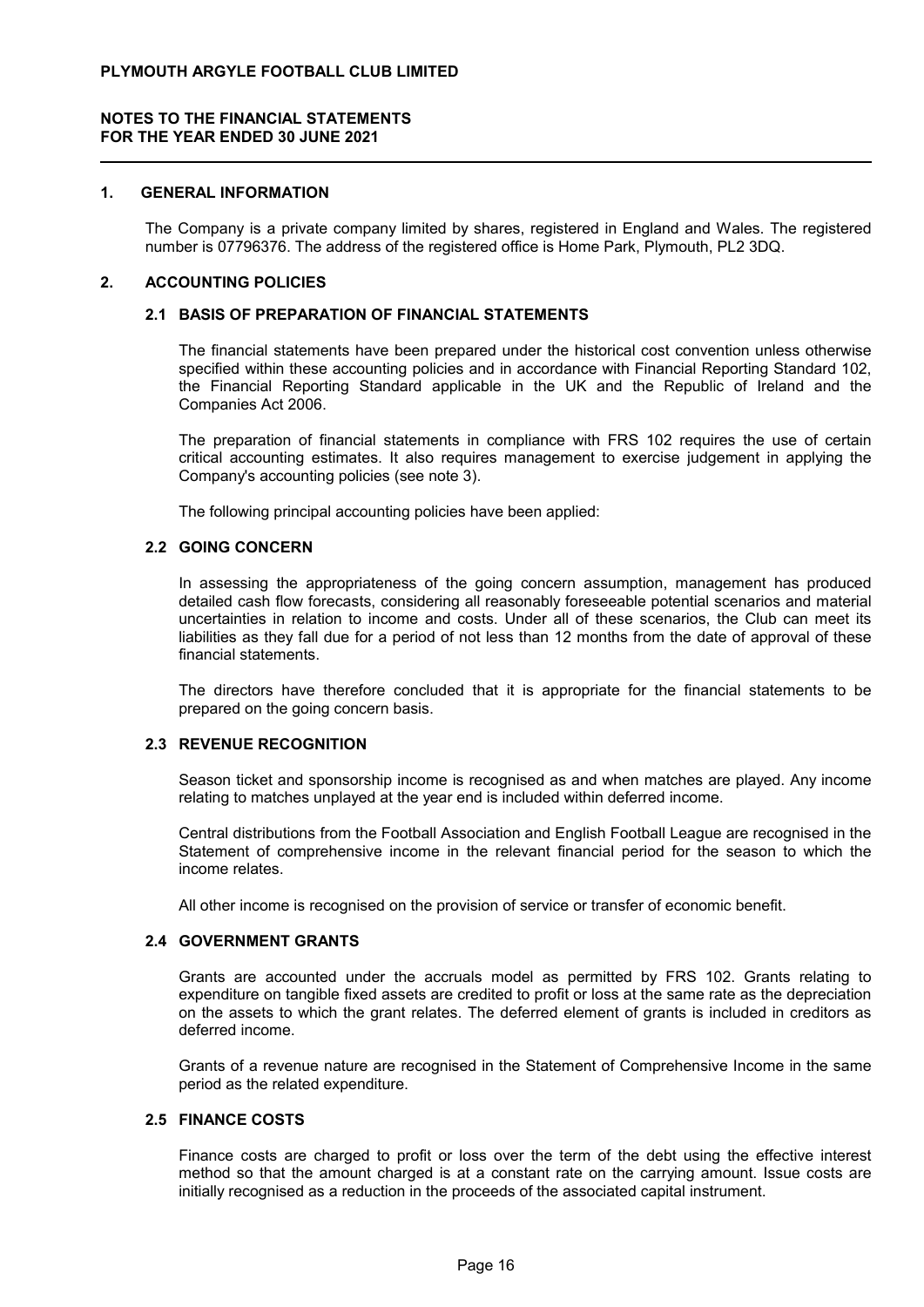#### **NOTES TO THE FINANCIAL STATEMENTS FOR THE YEAR ENDED 30 JUNE 2021**

#### **2. ACCOUNTING POLICIES (continued)**

#### **2.6 BORROWING COSTS**

All borrowing costs are recognised in profit or loss in the year in which they are incurred.

#### **2.7 PENSIONS**

#### **DEFINED CONTRIBUTION PENSION PLAN**

The Company operates a defined contribution plan for its employees. A defined contribution plan is a pension plan under which the Company pays fixed contributions into a separate entity. Once the contributions have been paid the Company has no further payment obligations.

The contributions are recognised as an expense in profit or loss when they fall due. Amounts not paid are shown in accruals as a liability in the Statement of Financial Position. The assets of the plan are held separately from the Company in independently administered funds.

#### **MULTI-EMPLOYER PENSION PLAN**

The Company is a member of a multi-employer plan. It is not possible to identify the Company's share of the underlying assets and liabilities of the scheme and it is therefore accounted for as if it were a defined contribution scheme. The assets of the scheme are held separately from those of the company, being invested with an insurance company. Contributions to the scheme are based on actuarial advice, and charged to the profit and loss account as they become payable. The company continues to make contributions in respect of its share of the deficit of the defined benefit section of the Football League Limited Pension and Life Assurance Scheme. As one of the participating employees the company is advised only of its share of the scheme deficit and recognises a liability in respect of this.

## **2.8 TAXATION**

Tax is recognised in profit or loss except that a charge attributable to an item of income and expense recognised as other comprehensive income or to an item recognised directly in equity is also recognised in other comprehensive income or directly in equity respectively.

The current income tax charge is calculated on the basis of tax rates and laws that have been enacted or substantively enacted by the reporting date in the countries where the Company operates and generates income.

Deferred tax balances are recognised in respect of all timing differences that have originated but not reversed by the Statement of Financial Position date, except that:

- The recognition of deferred tax assets is limited to the extent that it is probable that they will be recovered against the reversal of deferred tax liabilities or other future taxable profits; and
- Any deferred tax balances are reversed if and when all conditions for retaining associated tax allowances have been met.

Deferred tax balances are not recognised in respect of permanent differences except in respect of business combinations, when deferred tax is recognised on the differences between the fair values of assets acquired and the future tax deductions available for them and the differences between the fair values of liabilities acquired and the amount that will be assessed for tax. Deferred tax is determined using tax rates and laws that have been enacted or substantively enacted by the reporting date.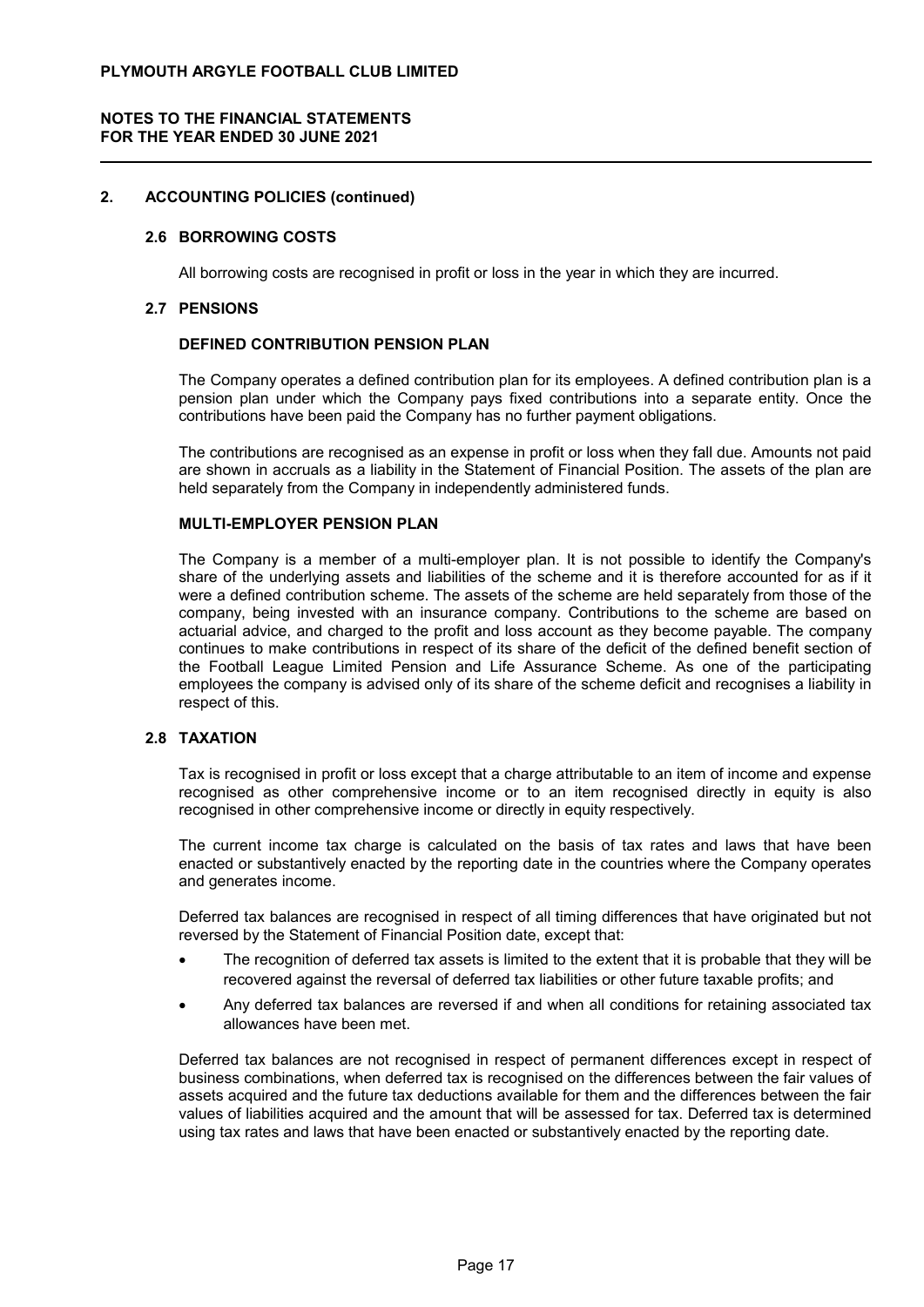#### **NOTES TO THE FINANCIAL STATEMENTS FOR THE YEAR ENDED 30 JUNE 2021**

#### **2. ACCOUNTING POLICIES (continued)**

#### **2.9 INTANGIBLE ASSETS**

#### **GOODWILL**

Goodwill represents the difference between amounts paid on the cost of a business combination and the acquirer's interest in the fair value of its identifiable assets and liabilities of the acquiree at the date of acquisition. Subsequent to initial recognition, goodwill is measured at cost less accumulated amortisation and accumulated impairment losses. Goodwill is amortised on a straight line basis to the Statement of Comprehensive Income over its useful economic life.

#### **OTHER INTANGIBLE ASSETS**

Intangible assets are initially recognised at cost. After recognition, under the cost model, intangible assets are measured at cost less any accumulated amortisation and any accumulated impairment losses.

All intangible assets are considered to have a finite useful life. If a reliable estimate of the useful life cannot be made, the useful life shall not exceed ten years.

The estimated useful lives range as follows:

| Goodwill   | - | 10 | years |
|------------|---|----|-------|
| Trademarks | - | 10 | years |

#### **2.10 TANGIBLE FIXED ASSETS**

Tangible fixed assets under the cost model are stated at historical cost less accumulated depreciation and any accumulated impairment losses. Historical cost includes expenditure that is directly attributable to bringing the asset to the location and condition necessary for it to be capable of operating in the manner intended by management.

Assets under construction are not depreciated until construction has been completed and they are brought into use.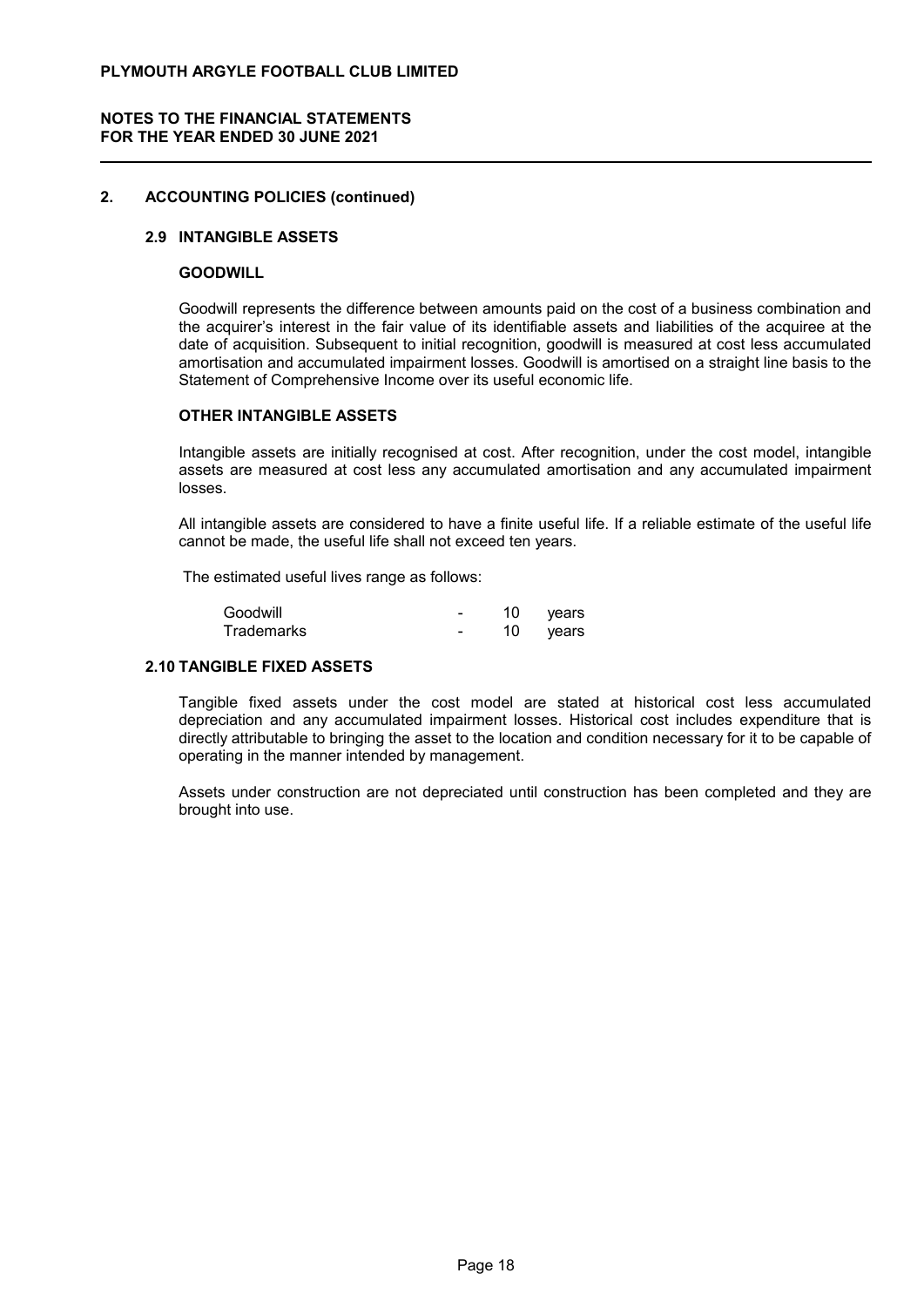#### **NOTES TO THE FINANCIAL STATEMENTS FOR THE YEAR ENDED 30 JUNE 2021**

#### **2. ACCOUNTING POLICIES (continued)**

## **2.10 TANGIBLE FIXED ASSETS (CONTINUED)**

Depreciation is charged so as to allocate the cost of assets less their residual value over their estimated useful lives, using the straight-line method.

Depreciation is provided on the following basis:

| Freehold property            | $\overline{\phantom{0}}$ | 2%         |
|------------------------------|--------------------------|------------|
| Plant and machinery          | $\blacksquare$           | 5%         |
| Motor vehicles               | $\overline{\phantom{0}}$ | <b>20%</b> |
| <b>Fixtures and fittings</b> |                          | <b>20%</b> |

The assets' residual values, useful lives and depreciation methods are reviewed, and adjusted prospectively if appropriate, or if there is an indication of a significant change since the last reporting date.

Gains and losses on disposals are determined by comparing the proceeds with the carrying amount and are recognised in profit or loss.

A review for indicators of impairment is carried out at each reporting date, with the recoverable amount being estimated where such indicators exist. Where the carrying value exceeds the recoverable amount, the asset is impaired accordingly. Prior impairments are also reviewed for possible reversal at each reporting date.

For the purposes of impairment testing, when it is not possible to estimate the recoverable amount of an individual asset, an estimate is made of the recoverable amount of the cash-generating unit to which the asset belongs. The cash-generating unit is the smallest identifiable group of assets that includes the asset and generates cash inflows that larely independent of the cash inflows from other assets or groups of assets.

For impairment testing of goodwill, the goodwill acquired in a business combination is, from the acquisition date, allocated to each of the cash-generating units that are expected to benefit from the synergies of the combination, irrespective of whether other assets or liabilities of the Company are assigned to those units.

#### **2.11 STOCKS**

Stocks are stated at the lower of cost and net realisable value, being the estimated selling price less costs to complete and sell. Cost is based on the cost of purchase on a first in, first out basis.

At each reporting date, stocks are assessed for impairment. If stock is impaired, the carrying amount is reduced to its selling price less costs to complete and sell. The impairment loss is recognised immediately in profit or loss.

#### **2.12 DEBTORS**

Short term debtors are measured at transaction price, less any impairment. Loans receivable are measured initially at fair value, net of transaction costs, and are measured subsequently at amortised cost using the effective interest method, less any impairment.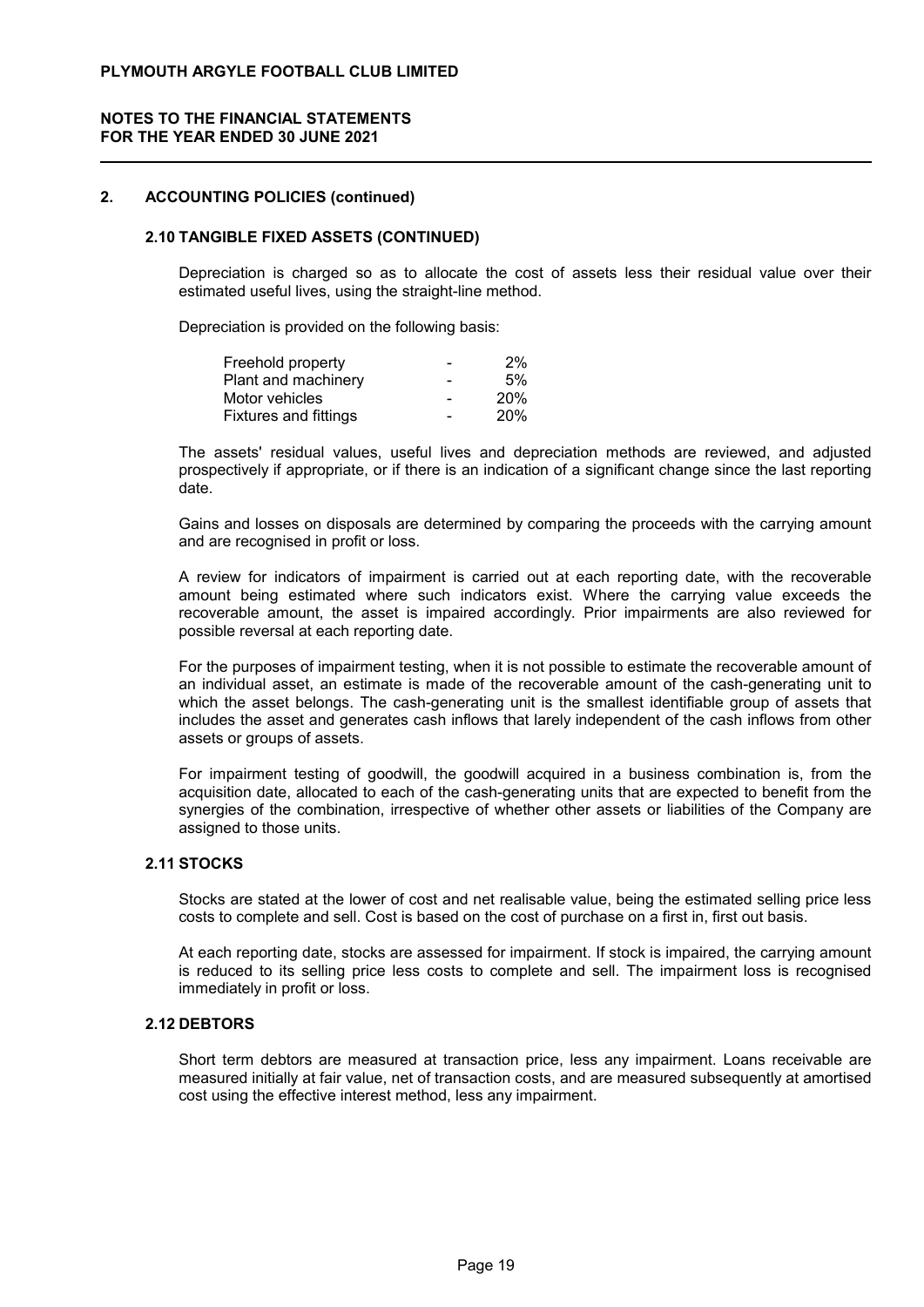#### **NOTES TO THE FINANCIAL STATEMENTS FOR THE YEAR ENDED 30 JUNE 2021**

## **2. ACCOUNTING POLICIES (continued)**

#### **2.13 CASH AND CASH EQUIVALENTS**

Cash is represented by cash in hand and deposits with financial institutions repayable without penalty on notice of not more than 24 hours. Cash equivalents are highly liquid investments that mature in no more than three months from the date of acquisition and that are readily convertible to known amounts of cash with insignificant risk of change in value.

In the Statement of Cash Flows, cash and cash equivalents are shown net of bank overdrafts that are repayable on demand and form an integral part of the Company's cash management.

#### **2.14 CREDITORS**

Short term creditors are measured at the transaction price. Other financial liabilities, including bank loans, are measured initially at fair value, net of transaction costs, and are measured subsequently at amortised cost using the effective interest method.

#### **2.15 FINANCIAL INSTRUMENTS**

The Company only enters into basic financial instrument transactions that result in the recognition of financial assets and liabilities like trade and other debtors and creditors, loans from banks and other third parties, loans to related parties and investments in ordinary shares.

Derivatives, including interest rate swaps and forward foreign exchange contracts, are not basic financial instruments. Derivatives are initially recognised at fair value on the date a derivative contract is entered into and are subsequently re-measured at their fair value. Changes in the fair value of derivatives are recognised in profit or loss in finance costs or income as appropriate. The company does not currently apply hedge accounting for interest rate and foreign exchange derivatives.

## **3. JUDGEMENTS IN APPLYING ACCOUNTING POLICIES AND KEY SOURCES OF ESTIMATION UNCERTAINTY**

The preparation of the financial statements requires management to make judgements, estimates and assumptions that affect the amounts reported for assets and liabilities as at the balance sheet date and the amounts reported for revenues and expenses during the year. However, the nature of estimation means that actual outcomes could differ from those estimates.

The assessment of the useful economic life and residual value of the Company's intangible assets involves an element of judgement based on historical experience with similar assets as well as anticipation of future events which may impact their useful life. The Company undertakes a review of the remaining useful lives of assets each year and will reduce the remaining useful lives, or impair where necessary.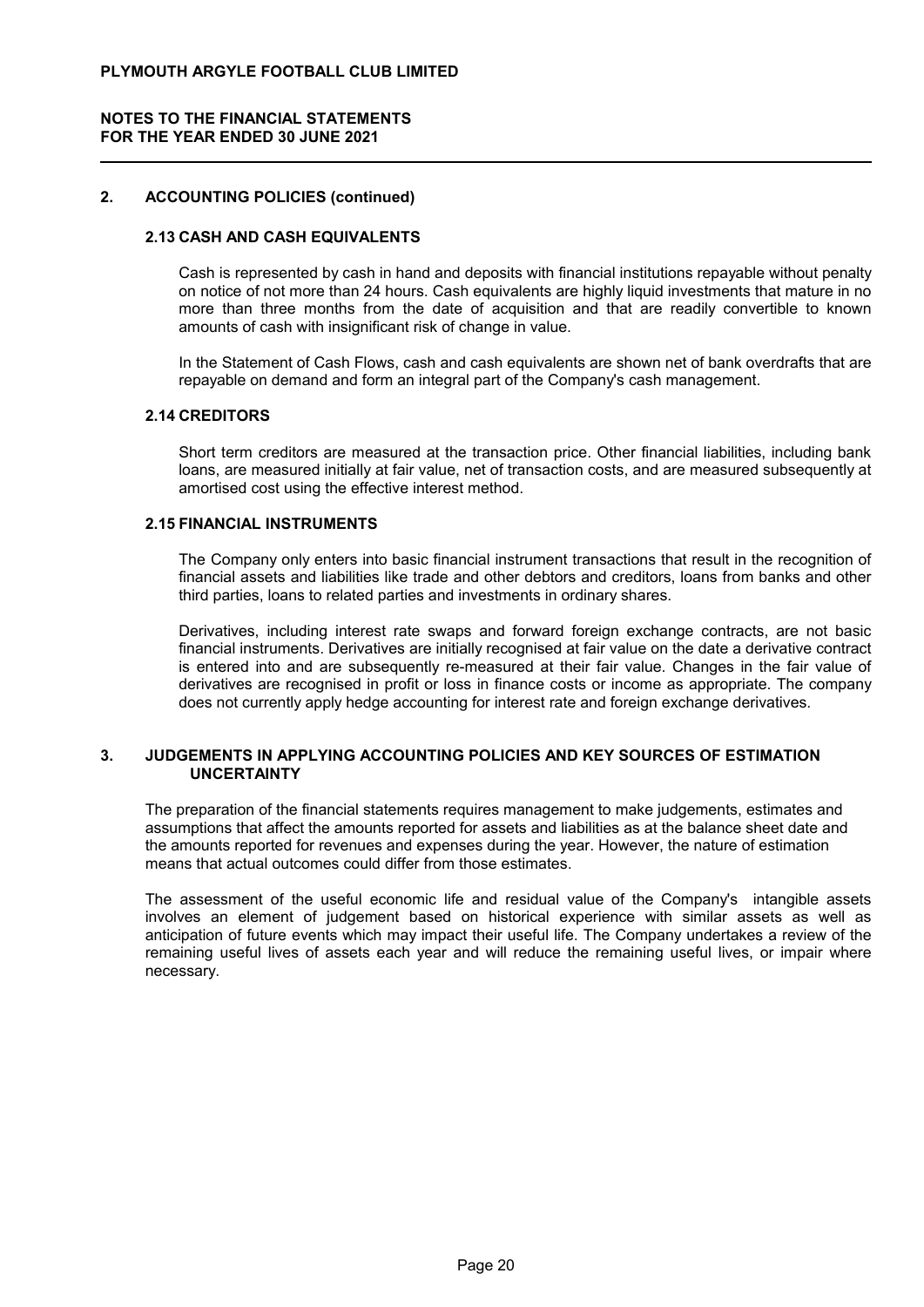## **NOTES TO THE FINANCIAL STATEMENTS FOR THE YEAR ENDED 30 JUNE 2021**

## **4. TURNOVER**

An analysis of turnover by class of business is as follows:

|                            | 2021<br>£ | 2020<br>£ |
|----------------------------|-----------|-----------|
| Ticket sales               | 845,319   | 2,653,341 |
| Hospitality and venue hire | 352,139   | 584,286   |
| Commercial and streaming   | 1,298,613 | 864,651   |
| Retail                     | 803,861   | 916,456   |
| <b>Football League</b>     | 1,839,492 | 1,363,920 |
| Academy                    | 522,356   | 572,437   |
| Other                      | 11,786    | 13,057    |

All turnover arose within the United Kingdom.

## **5. OTHER OPERATING INCOME**

|                              | 2021<br>£ | 2020<br>£ |
|------------------------------|-----------|-----------|
| Transfer fee income          | 59,050    | 1,129,348 |
| Government grants receivable | 309,620   | 504,611   |
| Insurance claims receivable  | 2,544,086 |           |
| Premier League grant         | 1,184,062 |           |
|                              | 4,096,818 | 1,633,959 |

Government grants receivable relate to support received by the club under the government's COVID-19 furlough scheme, and support received from the local council due to COVID-19.

Insurance claims receivable relate to amounts received from the Company's insurance provider in relation to a claim under the business interuption policy for lost income due to the Coronavirus pandemic.

The Premier League grant was received to help support the club in its core activities, its academy and the wider community.

## **6. OPERATING PROFIT/(LOSS)**

The operating profit/(loss) is stated after charging:

| 2021    | 2020    |
|---------|---------|
|         | £       |
| 712.582 | 301,179 |
| 484.331 | 444,663 |
| 6.588   | 10.271  |
|         |         |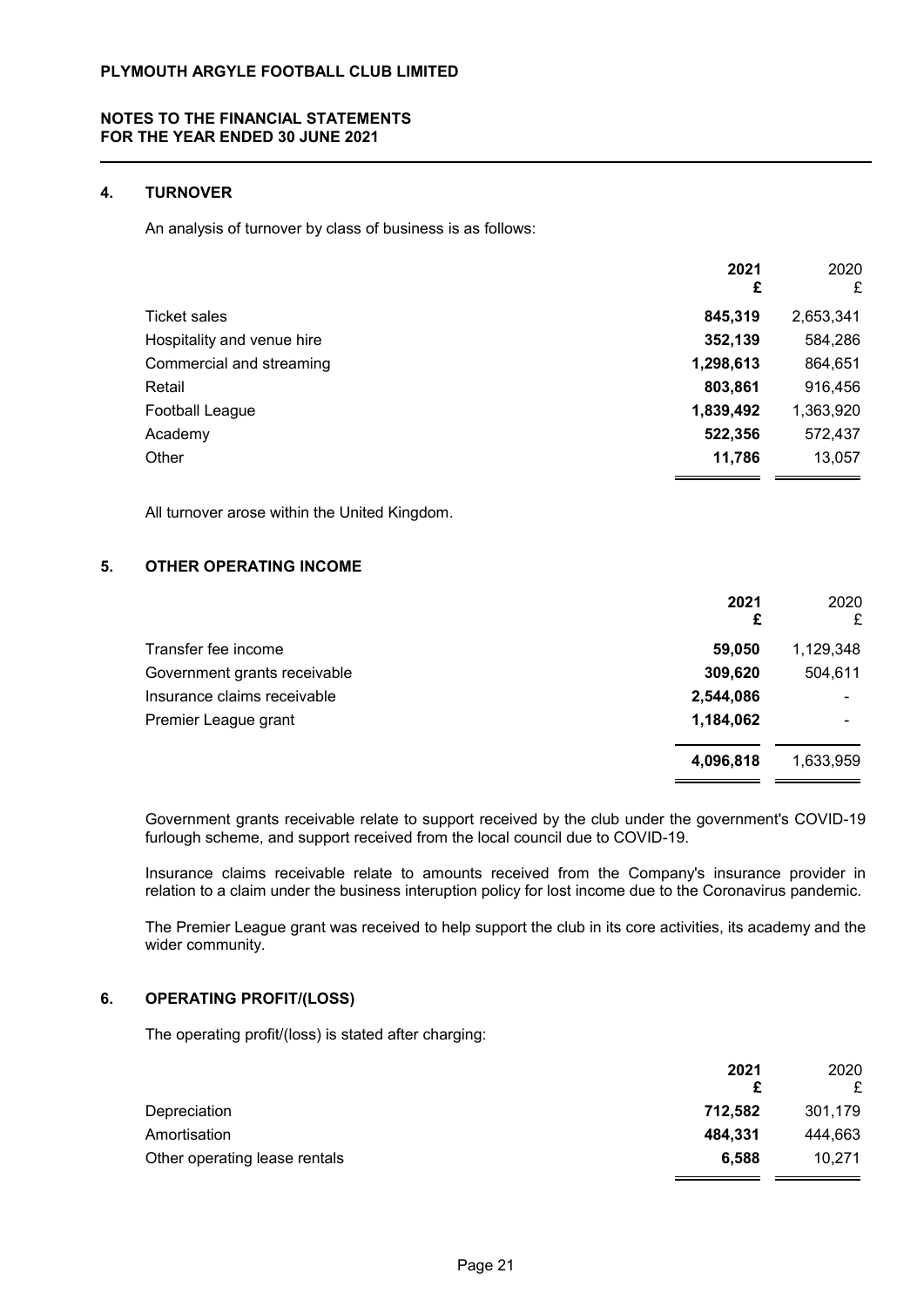#### **NOTES TO THE FINANCIAL STATEMENTS FOR THE YEAR ENDED 30 JUNE 2021**

# **7. AUDITORS' REMUNERATION**

|                                                                                                                        | 2021<br>£ | 2020<br>£ |
|------------------------------------------------------------------------------------------------------------------------|-----------|-----------|
| Fees payable to the Company's auditor and its associates for the audit of<br>the Company's annual financial statements | 11,495    | 9,500     |
| FEES PAYABLE TO THE COMPANY'S AUDITOR AND ITS<br><b>ASSOCIATES IN RESPECT OF:</b>                                      |           |           |
| Taxation compliance services                                                                                           | 850       | 850       |
| Other services relating to taxation                                                                                    | 4,230     |           |
| All other services                                                                                                     | 1,500     | 1,500     |
|                                                                                                                        | 6,580     | 2,350     |

# **8. EMPLOYEES**

Staff costs, including directors' remuneration, were as follows:

|                                     | 2021<br>£ | 2020<br>£ |
|-------------------------------------|-----------|-----------|
| Wages and salaries                  | 4,312,117 | 4,415,614 |
| Social security costs               | 395,470   | 374,192   |
| Cost of defined contribution scheme | 87.215    | 24,939    |
|                                     | 4,794,802 | 4.814.745 |

The average monthly number of employees, including the directors, during the year was as follows:

| 2021<br>No. | 2020<br>No. |
|-------------|-------------|
| 41          | 42          |
| 25          | 13          |
| 73          | 107         |
| 24          | 27          |
| 48          | 50          |
| 51          | 53          |
| 262         | 292         |
|             |             |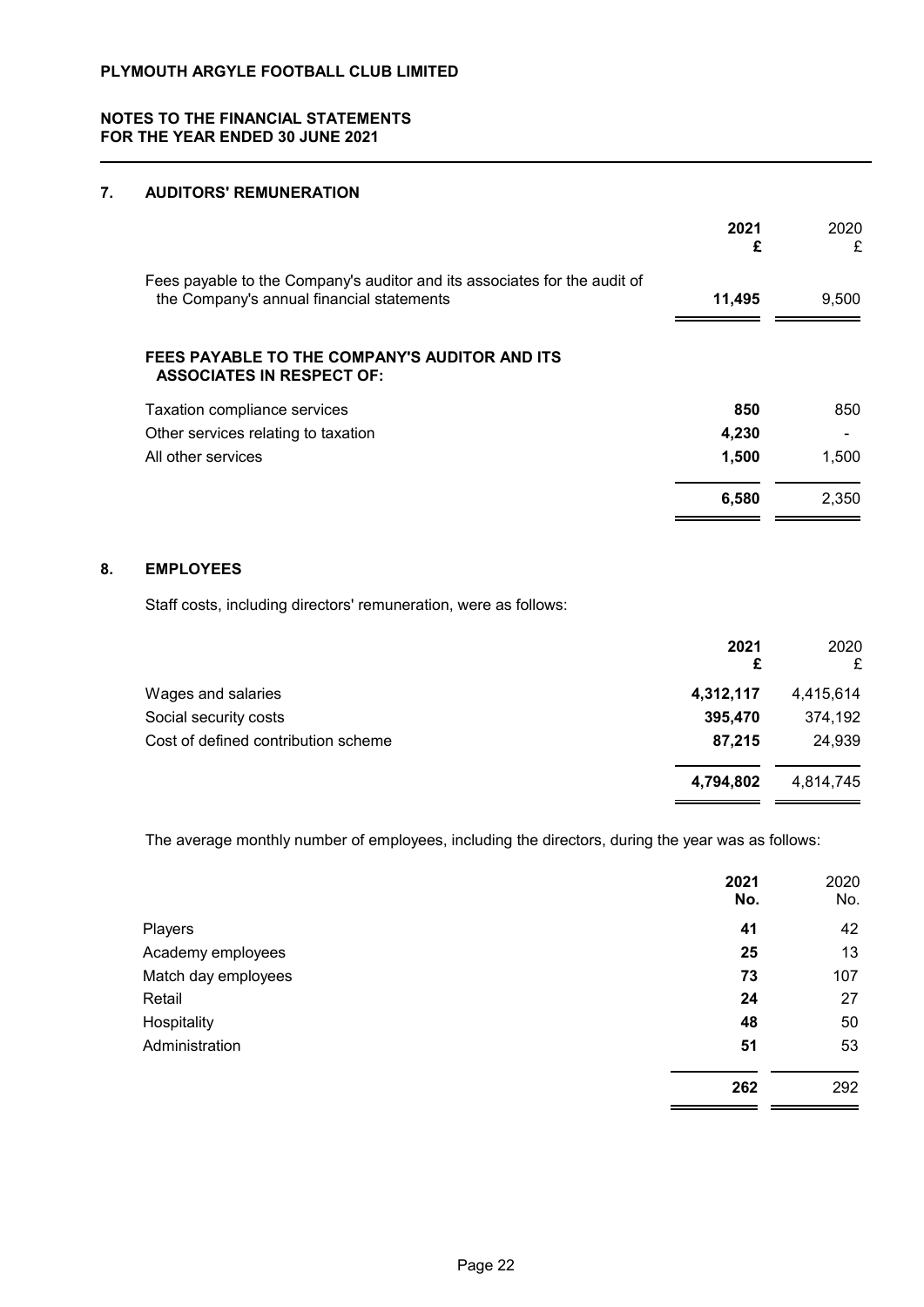#### **NOTES TO THE FINANCIAL STATEMENTS FOR THE YEAR ENDED 30 JUNE 2021**

## **9. DIRECTORS' REMUNERATION**

 $11.$ 

|                                                               | 2021    | 2020<br>£ |
|---------------------------------------------------------------|---------|-----------|
| Directors' emoluments                                         | 162,760 | 125,427   |
| Company contributions to defined contribution pension schemes | 4.883   | 3,563     |
|                                                               | 167.643 | 128.990   |

During the year retirement benefits were accruing to 1 director (2020:1) in respect of defined contribution pension schemes.

# **10. INTEREST PAYABLE AND SIMILAR EXPENSES**

|                                     | 2021<br>£      | 2020<br>£ |
|-------------------------------------|----------------|-----------|
| Other loan interest payable         | $\blacksquare$ | 24,434    |
|                                     |                | 24,434    |
| <b>TAXATION</b>                     |                |           |
|                                     | 2021<br>£      | 2020<br>£ |
| <b>CORPORATION TAX</b>              |                |           |
| Current tax on profits for the year | (45, 582)      | (6,678)   |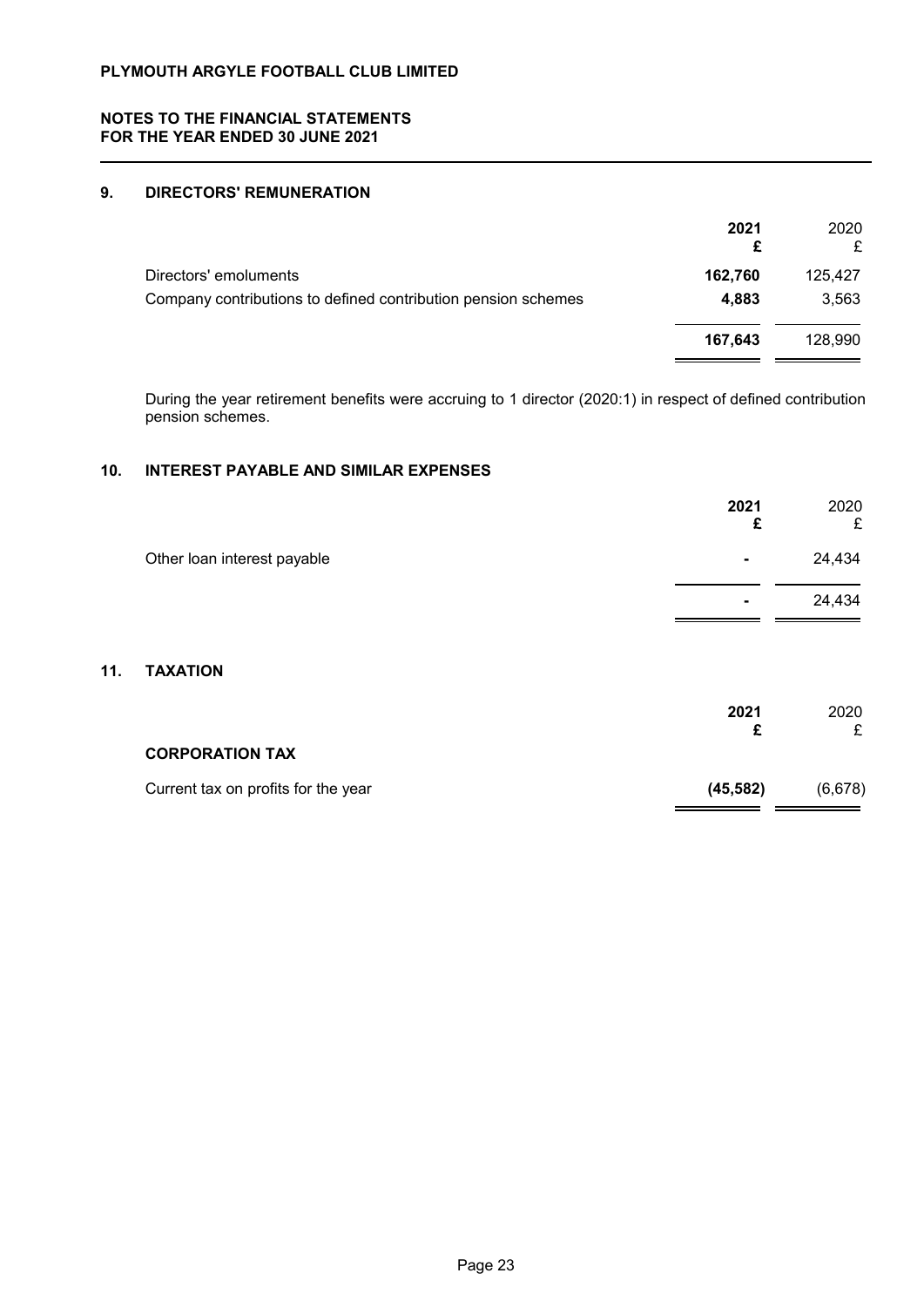#### **NOTES TO THE FINANCIAL STATEMENTS FOR THE YEAR ENDED 30 JUNE 2021**

# **11. TAXATION (CONTINUED)**

## **FACTORS AFFECTING TAX CHARGE FOR THE YEAR**

The tax assessed for the year is lower than (2020:higher than) the standard rate of corporation tax in the UK of 19% (2020: 19%). The differences are explained below:

|                                                                                                                                          | 2021<br>£  | 2020<br>£  |
|------------------------------------------------------------------------------------------------------------------------------------------|------------|------------|
| Profit/(loss) on ordinary activities before tax                                                                                          | 330,452    | (680, 754) |
| Profit/(loss) on ordinary activities multiplied by standard rate of corporation<br>tax in the UK of 19% (2020:19%)<br><b>EFFECTS OF:</b> | 62,786     | (129, 343) |
| Non-tax deductible amortisation of goodwill and impairment                                                                               |            | 21,398     |
| Expenses not deductible for tax purposes, other than goodwill amortisation<br>and impairment                                             | 8,802      | 11,920     |
| Non-tax deductible depreciation of tangible fixed assets                                                                                 | 28,183     | 22,304     |
| Surrender of losses for land remediation tax credits                                                                                     |            | 1,250      |
| Additional deduction for land remediation expenditure                                                                                    |            | (2,645)    |
| Remeasurement of deferred tax for changes in tax rates                                                                                   | (252, 948) | (89, 840)  |
| Adjustments to brought forward values                                                                                                    |            | (14, 397)  |
| Deferred tax not recognised                                                                                                              | 117,634    | 172,675    |
| Other differences leading to an increase (decrease) in the tax charge                                                                    | (10, 039)  |            |
| <b>TOTAL TAX CHARGE FOR THE YEAR</b>                                                                                                     | (45, 582)  | (6, 678)   |

## **FACTORS THAT MAY AFFECT FUTURE TAX CHARGES**

There were no factors that may affect future tax charges.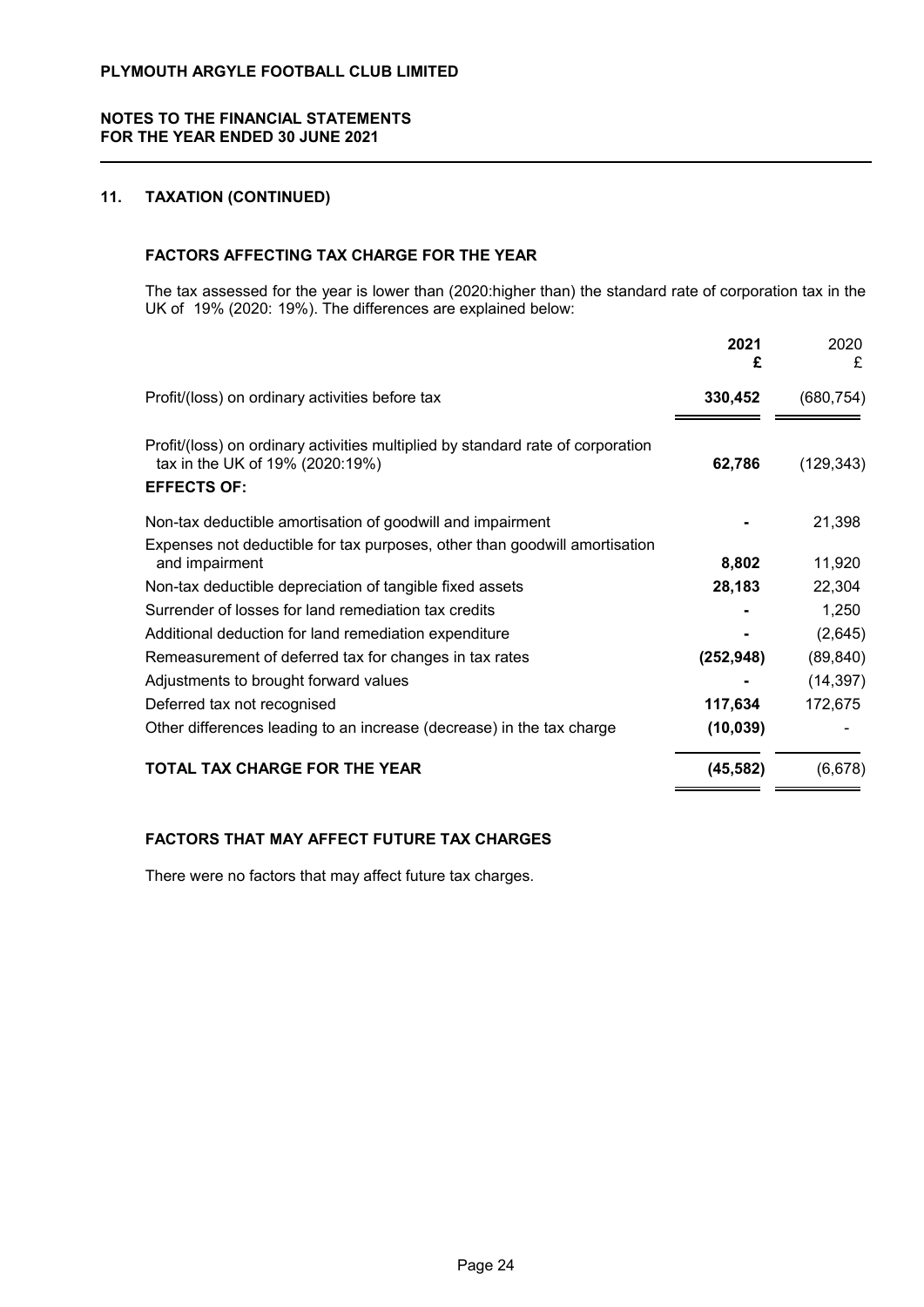## **NOTES TO THE FINANCIAL STATEMENTS FOR THE YEAR ENDED 30 JUNE 2021**

## **12. INTANGIBLE ASSETS**

|                                     | <b>Trademarks</b><br>£ | <b>Players</b><br>£ | Goodwill<br>£ | Total<br>£ |
|-------------------------------------|------------------------|---------------------|---------------|------------|
| <b>COST</b>                         |                        |                     |               |            |
| At 1 July 2020                      | 100,002                | 240,000             | 3,462,031     | 3,802,033  |
| Additions                           |                        | 210,000             |               | 210,000    |
| Disposals                           |                        | (90,000)            |               | (90,000)   |
| At 30 June 2021                     | 100,002                | 360,000             | 3,462,031     | 3,922,033  |
| <b>AMORTISATION</b>                 |                        |                     |               |            |
| At 1 July 2020                      | 86,668                 | 115,833             | 2,996,316     | 3,198,817  |
| Charge for the year on owned assets | 10,001                 | 107,584             | 347,996       | 465,581    |
| On disposals                        |                        | (71, 250)           |               | (71, 250)  |
| At 30 June 2021                     | 96,669                 | 152,167             | 3,344,312     | 3,593,148  |
| <b>NET BOOK VALUE</b>               |                        |                     |               |            |
| At 30 June 2021                     | 3,333                  | 207,833             | 117,719       | 328,885    |
| At 30 June 2020                     | 13,334                 | 124,167             | 465,715       | 603,216    |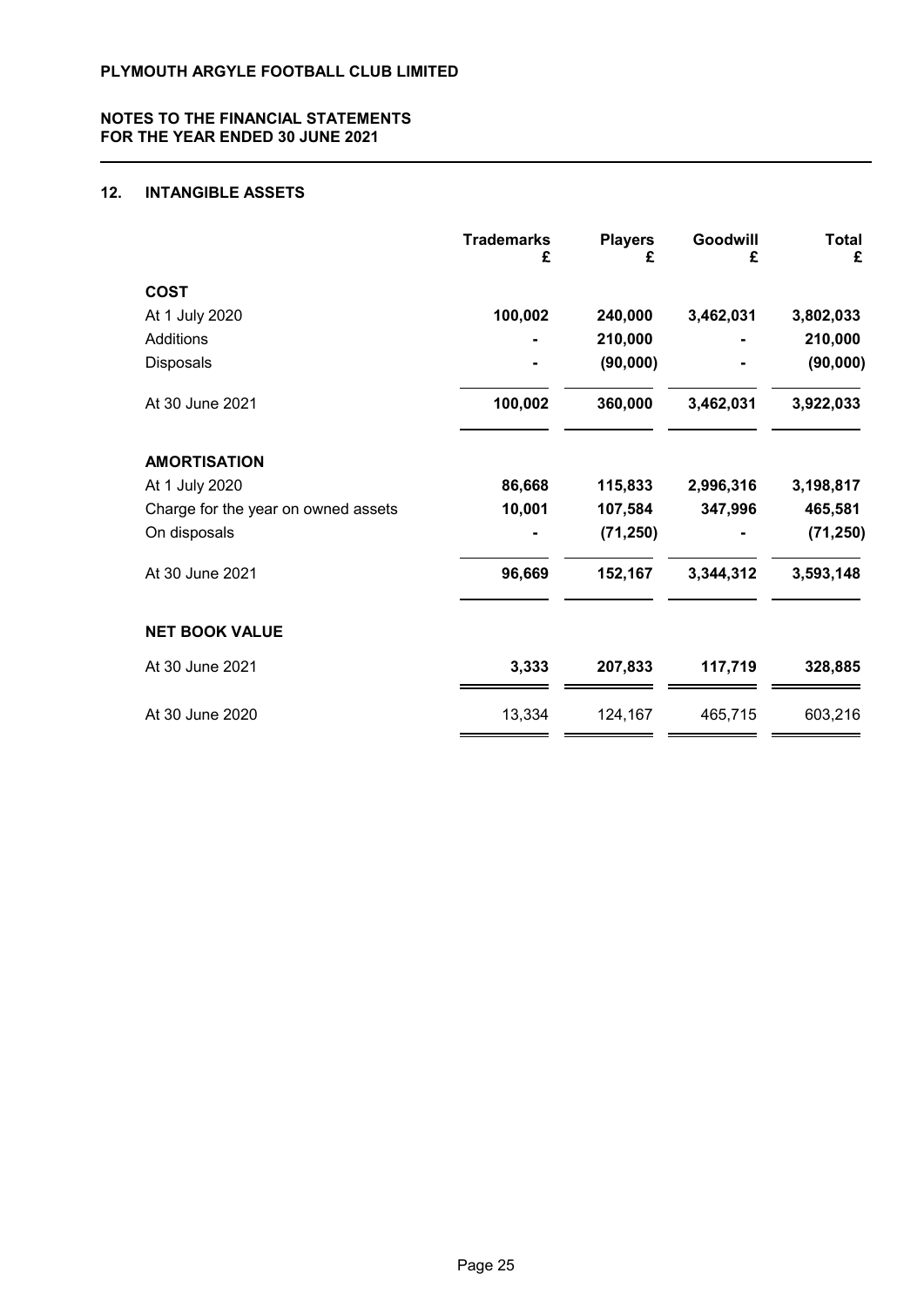## **NOTES TO THE FINANCIAL STATEMENTS FOR THE YEAR ENDED 30 JUNE 2021**

# **13. TANGIBLE FIXED ASSETS**

|           | Long-term            |                       |                               |           | <b>Assets</b>      |                                |
|-----------|----------------------|-----------------------|-------------------------------|-----------|--------------------|--------------------------------|
|           |                      |                       |                               |           |                    | <b>Total</b>                   |
| £         | £                    | £                     | £                             | £         | £                  | £                              |
|           |                      |                       |                               |           |                    |                                |
| 8,358,158 | $\mathbf 1$          | 1,180,415             | 46,961                        | 2,568,020 | 716,919            | 12,870,474                     |
|           |                      |                       | 67,648                        | 330,003   |                    | 397,651                        |
|           |                      |                       |                               |           | (31, 700)          | (31, 700)                      |
| 94,994    | Ξ.                   | $\blacksquare$        | $\blacksquare$                |           | (94, 994)          |                                |
| 8,453,152 | 1                    | 1,180,415             | 114,609                       | 2,898,023 | 590,225            | 13,236,425                     |
|           |                      |                       |                               |           |                    |                                |
| 117,401   | Ξ.                   | 29,510                | 10,125                        | 629,248   |                    | 786,284                        |
| 167,163   | Ξ.                   | 59,021                | 15,287                        | 471,111   |                    | 712,582                        |
| 284,564   | -                    | 88,531                | 25,412                        | 1,100,359 | $\blacksquare$     | 1,498,866                      |
|           |                      |                       |                               |           |                    |                                |
| 8,168,588 | 1                    | 1,091,884             | 89,197                        | 1,797,664 | 590,225            | 11,737,559                     |
| 8,240,757 | 1                    | 1,150,905             | 36,836                        | 1,938,772 | 716,919            | 12,084,190                     |
|           | Freehold<br>property | leasehold<br>property | <b>Plant and</b><br>machinery | vehicles  | Motor Fixtures and | under<br>fittings construction |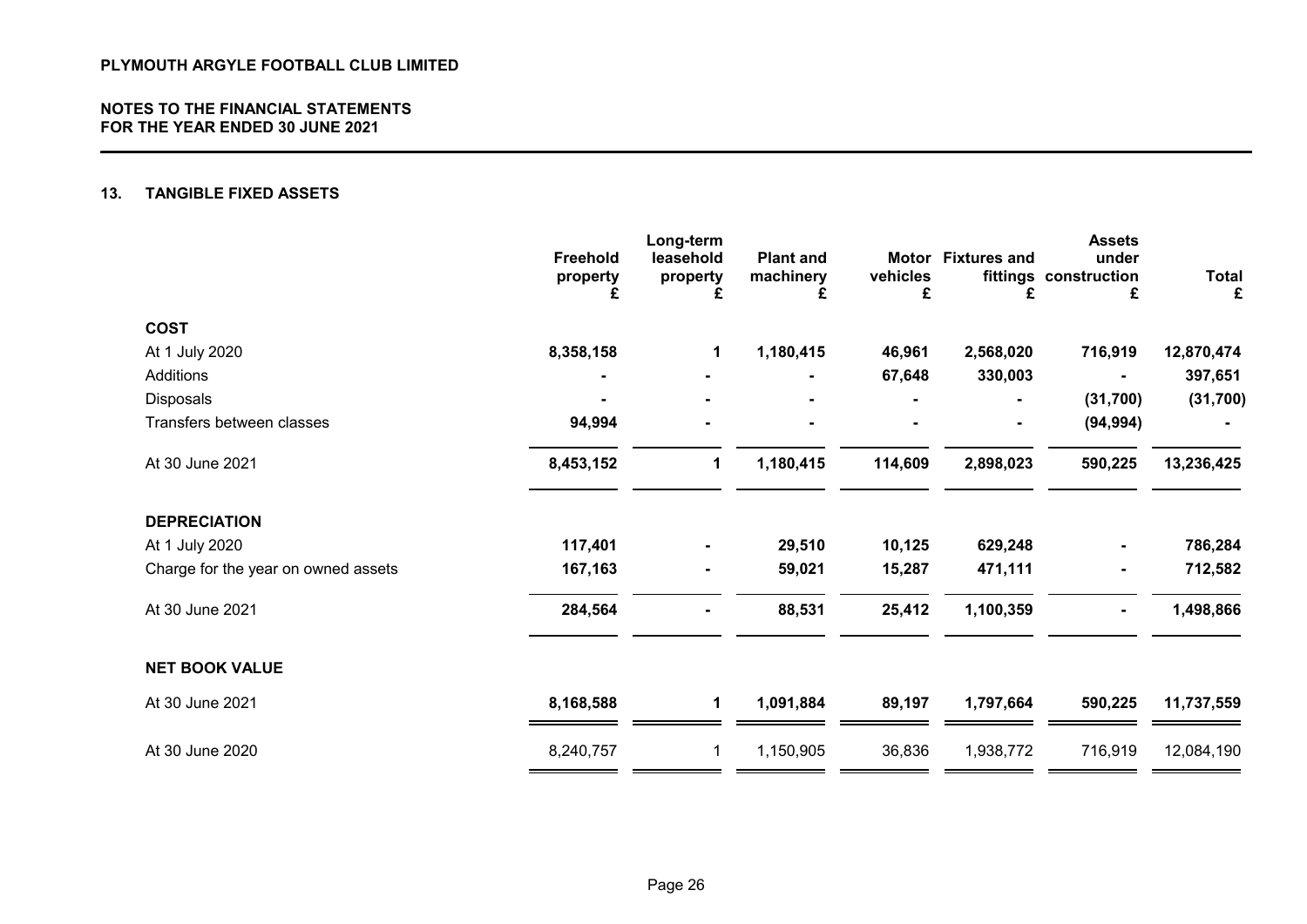## **NOTES TO THE FINANCIAL STATEMENTS FOR THE YEAR ENDED 30 JUNE 2021**

# **13. TANGIBLE FIXED ASSETS (CONTINUED)**

The net book value of land and buildings may be further analysed as follows:

|                                     | 2021<br>£ | 2020<br>£ |
|-------------------------------------|-----------|-----------|
| Freehold                            | 8,168,588 | 8,240,757 |
| Long leasehold                      |           | 1         |
|                                     | 8,168,589 | 8,240,758 |
| <b>STOCKS</b>                       |           |           |
|                                     | 2021<br>£ | 2020<br>£ |
| Finished goods and goods for resale | 216,014   | 354,757   |
|                                     | 216,014   | 354,757   |

 $\hspace{0.1cm}$   $\hspace{0.1cm}$   $\hspace{0.1cm}$   $\hspace{0.1cm}$   $\hspace{0.1cm}$   $\hspace{0.1cm}$   $\hspace{0.1cm}$   $\hspace{0.1cm}$   $\hspace{0.1cm}$   $\hspace{0.1cm}$   $\hspace{0.1cm}$   $\hspace{0.1cm}$   $\hspace{0.1cm}$   $\hspace{0.1cm}$   $\hspace{0.1cm}$   $\hspace{0.1cm}$   $\hspace{0.1cm}$   $\hspace{0.1cm}$   $\hspace{$ 

#### **15. DEBTORS**

**14. STOCKS**

|                                | 2021<br>£      | 2020<br>£ |
|--------------------------------|----------------|-----------|
| Trade debtors                  | 553,131        | 819,178   |
| Other debtors                  | $\blacksquare$ | 8,809     |
| Prepayments and accrued income | 84,610         | 76,327    |
| Tax recoverable                | 16,369         | 6,678     |
|                                | 654,110        | 910,992   |
|                                |                |           |

# **16. CREDITORS: AMOUNTS FALLING DUE WITHIN ONE YEAR**

|                                                             | 2021<br>£ | 2020<br>£ |
|-------------------------------------------------------------|-----------|-----------|
| Other loans                                                 | 39,800    | 3,520,938 |
| Trade creditors                                             | 902,961   | 639,977   |
| Other taxation and social security                          | 335,684   | 471,274   |
| Obligations under finance lease and hire purchase contracts | 9,155     | 9,155     |
| Other creditors                                             | 777,325   | 830,156   |
| Accruals and deferred income                                | 1,905,970 | 393,549   |
|                                                             | 3,970,895 | 5,865,049 |
|                                                             |           |           |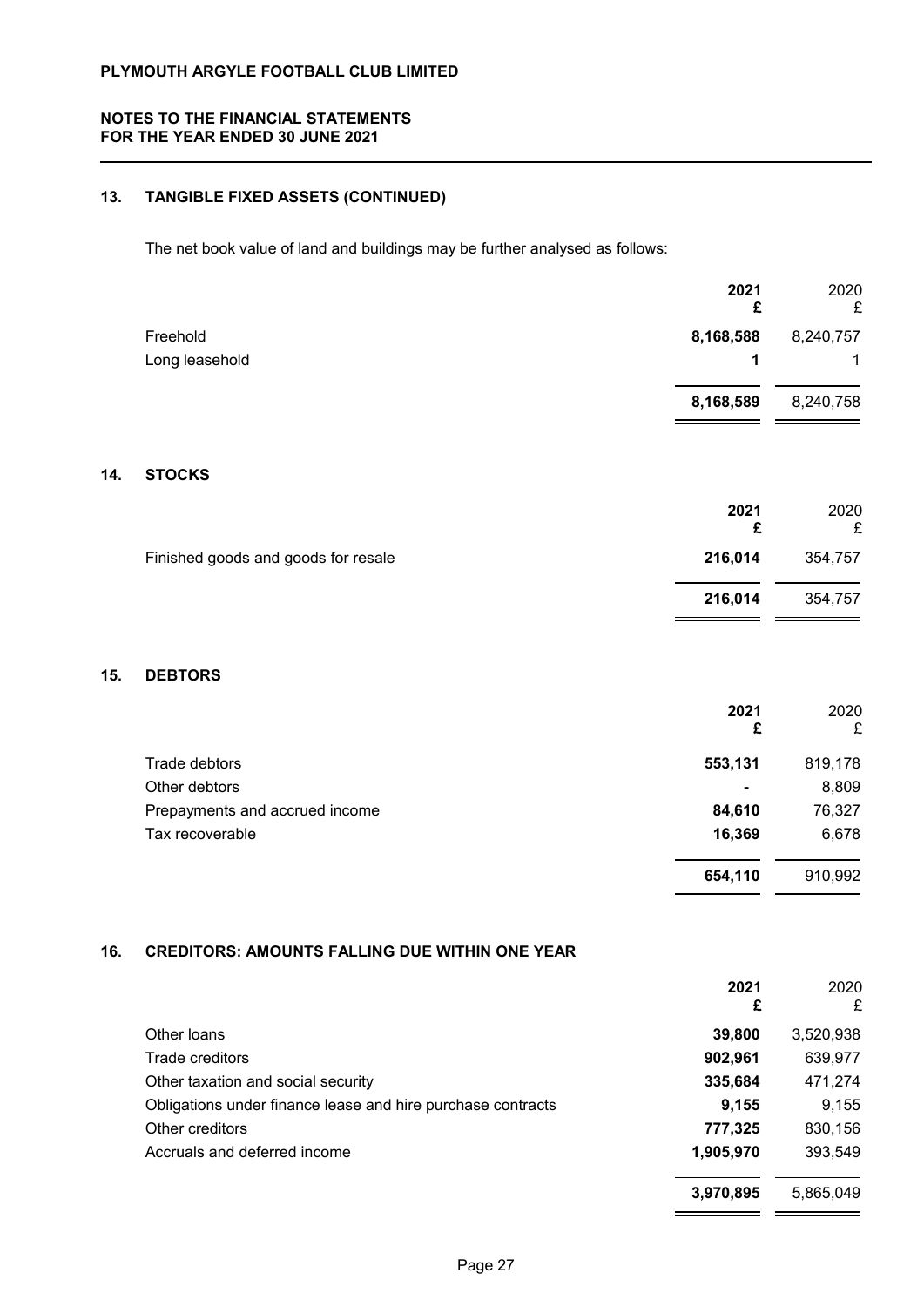#### **NOTES TO THE FINANCIAL STATEMENTS FOR THE YEAR ENDED 30 JUNE 2021**

## **17. CREDITORS: AMOUNTS FALLING DUE AFTER MORE THAN ONE YEAR**

|                                                                  | 2021<br>£ | 2020<br>£ |
|------------------------------------------------------------------|-----------|-----------|
| Other loans                                                      | 155,159   | 141,719   |
| Net obligations under finance leases and hire purchase contracts | 31,277    | 43,219    |
| Other creditors                                                  | 22,850    |           |
|                                                                  | 209,286   | 184,938   |

#### **18. LOANS**

Analysis of the maturity of loans is given below:

| 2021                                                           | 2020<br>£<br>£ |
|----------------------------------------------------------------|----------------|
| AMOUNTS FALLING DUE WITHIN ONE YEAR                            |                |
| Other loans<br>39,800<br><b>AMOUNTS FALLING DUE 1-2 YEARS</b>  | 3,520,938      |
| 114,959<br>Other loans<br><b>AMOUNTS FALLING DUE 2-5 YEARS</b> | 41,819         |
| Other loans<br>40,200                                          | 99,900         |
| 194,959                                                        | 3,662,657      |

Within other loans, £119,800 relates to a coronavirus support loan provided by the English Football league in the prior year. No interest is charged on this loan.

The other £75,159 is the pension loan deficit for the clubs defined benefit scheme, which is no longer running. Interest is charged in relation to unwinding the discount rate. Movements for changes in assumptions and the contribution schedule are calculated each year and the liability updated accordingly.

## **19. HIRE PURCHASE AND FINANCE LEASES**

Minimum lease payments under hire purchase fall due as follows:

|                   | 2021<br>£ | 2020<br>£ |
|-------------------|-----------|-----------|
| Within one year   | 9,156     | 9,155     |
| Between 1-5 years | 28,535    | 35,172    |
| Over 5 years      | 2,742     | 8,047     |
|                   | 40,433    | 52,374    |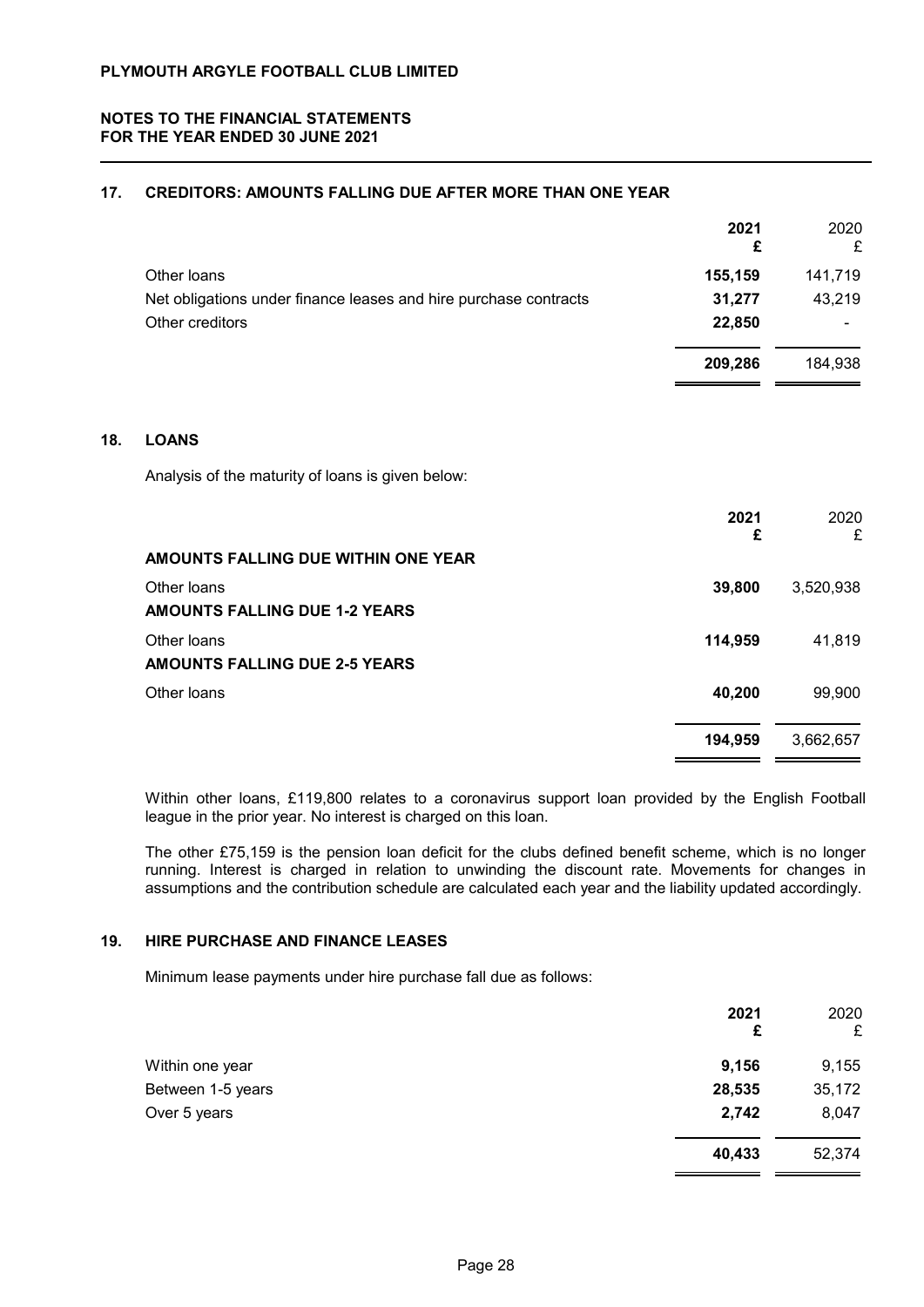## **NOTES TO THE FINANCIAL STATEMENTS FOR THE YEAR ENDED 30 JUNE 2021**

## **20. SHARE CAPITAL**

|                                                            | 2021                         | 2020 |
|------------------------------------------------------------|------------------------------|------|
|                                                            |                              |      |
| ALLOTTED, CALLED UP AND FULLY PAID                         |                              |      |
| 21,219,301 (2020:17,719,301) Ordinary shares of £1.00 each | <b>21.219.301</b> 17.719.301 |      |

During the year, a total of 3,500,000 shares were issued to one of the directors at par value of £1 each.

## **21. RESERVES**

#### **Share premium account**

Consideration received for shares issued above their nominal value net of transaction costs.

#### **Profit and loss account**

Cumulative profit and loss net of distributions to owners.

## **22. PENSION COMMITMENTS**

The Company operates a defined contributions pension scheme. The assets of the scheme are held separately from those of the Company in an independently administered fund. The pension cost charge represents contributions payable by the Company to the fund and amounted to £29,012 (2020: £24,939) . Contributions totalling £14,638 (2020: £11,679) were payable to the fund at the reporting date and are included in creditors.

The Company is also a member of the multi-employer Football League Limited Pension and Life Assurance defined benefit scheme. It is not possible to identify its share of the assets and liabilities, and therefore to allocate any actuarial surplus or deficit on a consistent basis; consequently contributions are expensed in the profit and loss account as they become payable. The assets of the scheme are held separately from those of the company in an independently administered fund. A liability of £98,099 (2020: £60,839) was payable at the reporting date and is included in creditors. A pension cost charge of £58,203 (2020: £Nil) has been included in the profit and loss account.

## **23. COMMITMENTS UNDER OPERATING LEASES**

At 30 June 2021 the Company had future minimum lease payments due under non-cancellable operating leases for each of the following periods:

|                                              | 2021<br>£ | 2020<br>£ |
|----------------------------------------------|-----------|-----------|
| Not later than 1 year                        | 4,545     | 5,382     |
| Later than 1 year and not later than 5 years | 5,064     | 1,651     |
|                                              | 9,609     | 7,033     |